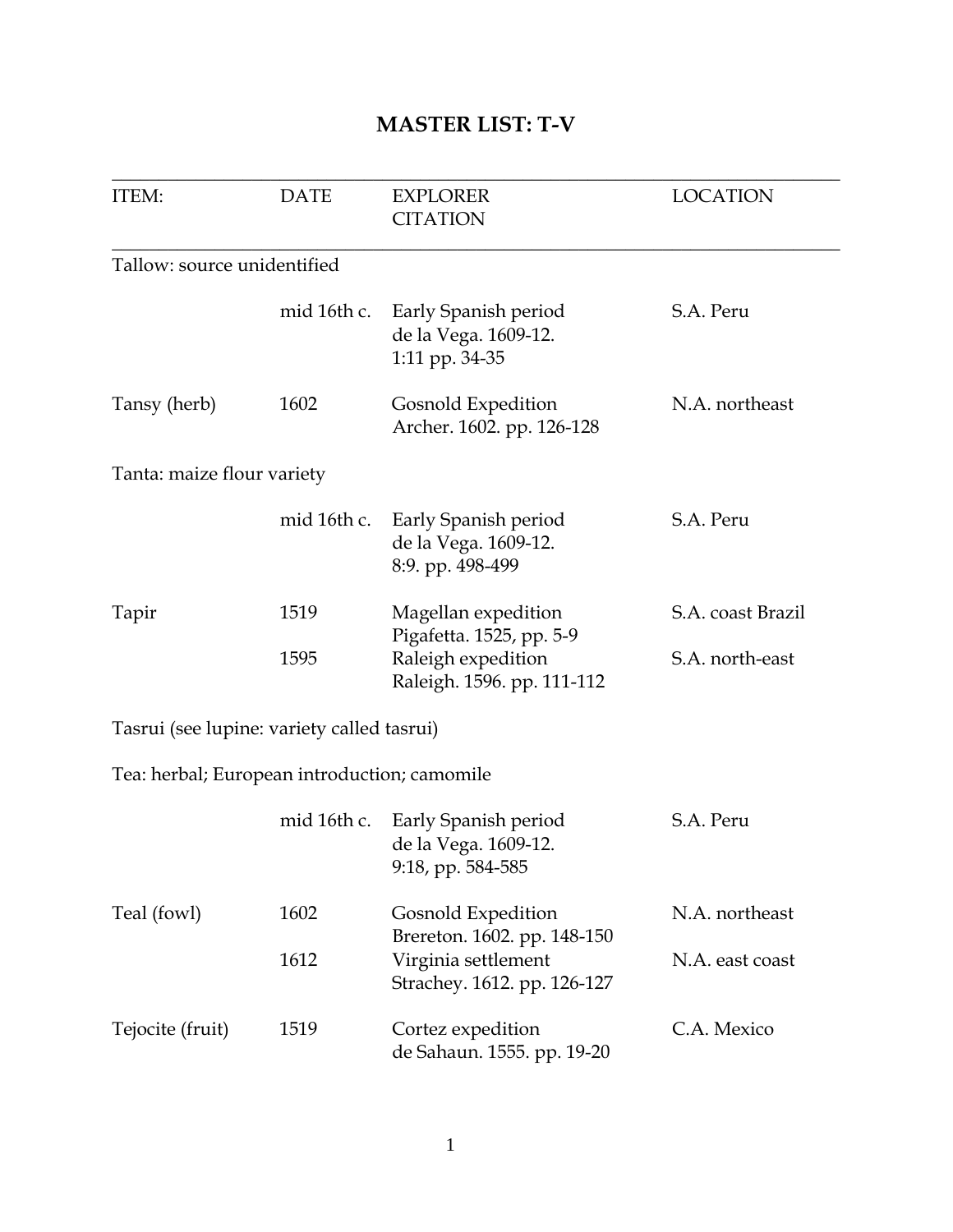Terra sigilata (see chalk: edible; clay: edible; also fuller's earth )

Terrapin (see turtle: fresh water)

Thistle: edible; described as famine food

|         | 1521                                           | Cortez expedition<br>Bernal Diaz. 1576. p. 379                          | C.A. Mexico     |
|---------|------------------------------------------------|-------------------------------------------------------------------------|-----------------|
|         | Thistle: edible; described as "golden variety" |                                                                         |                 |
|         | 1520                                           | Cortez expedition<br>Cortés: 2nd letter. 1520,<br>pp. 86-89             | C.A. Mexico     |
| Tobacco | 1519                                           | Cortez expedition<br>Bernal Diaz. 1576. p. 211                          | C.A. Mexico     |
|         | mid 16th c.                                    | Early Spanish period<br>de la Vega. 1609-12.<br>2:25 pp. 122-123        | S.A. Peru       |
|         | 1579                                           | Drake Expedition<br>Drake. 1628. p. 222                                 | N.A. west coast |
|         | 1585                                           | Virginia settlement<br>Hariot. 1588. pp.344-345                         | N.A. east coast |
|         | 1585                                           | Raleigh expedition<br>Anonymous Tiger crew<br>member. 1585, pp. 178-179 | Caribbean       |
|         | 1587                                           | Virginia settlement<br>White. 1587. pp. 530-531                         | N.A. east coast |
|         | 1599-1602                                      | Champlain voyage.<br>Champlain. 1603. pp. 7-12                          | Caribbean       |
|         | 1602                                           | Gosnold Expedition<br>Archer. 1602. p. 125                              | N.A. northeast  |
|         | 1602                                           | <b>Gosnold Expedition</b><br>Brereton. 1602. pp. 148-150                | N.A. northeast  |
|         | 1603                                           | Pringe Expedition<br>Pringe. 1603. pp. 216-220                          | N.A. northeast  |
|         | 1605                                           | Waymouth Expedition<br>Rosier. 1605. pp. 279-281                        | N.A. northeast  |
|         | 1606                                           | <b>Archer Expedition</b><br>Percy. 1608a. pp. 129-131                   | Caribbean       |
|         | 1606                                           | Archer Expedition                                                       | N.A. east coast |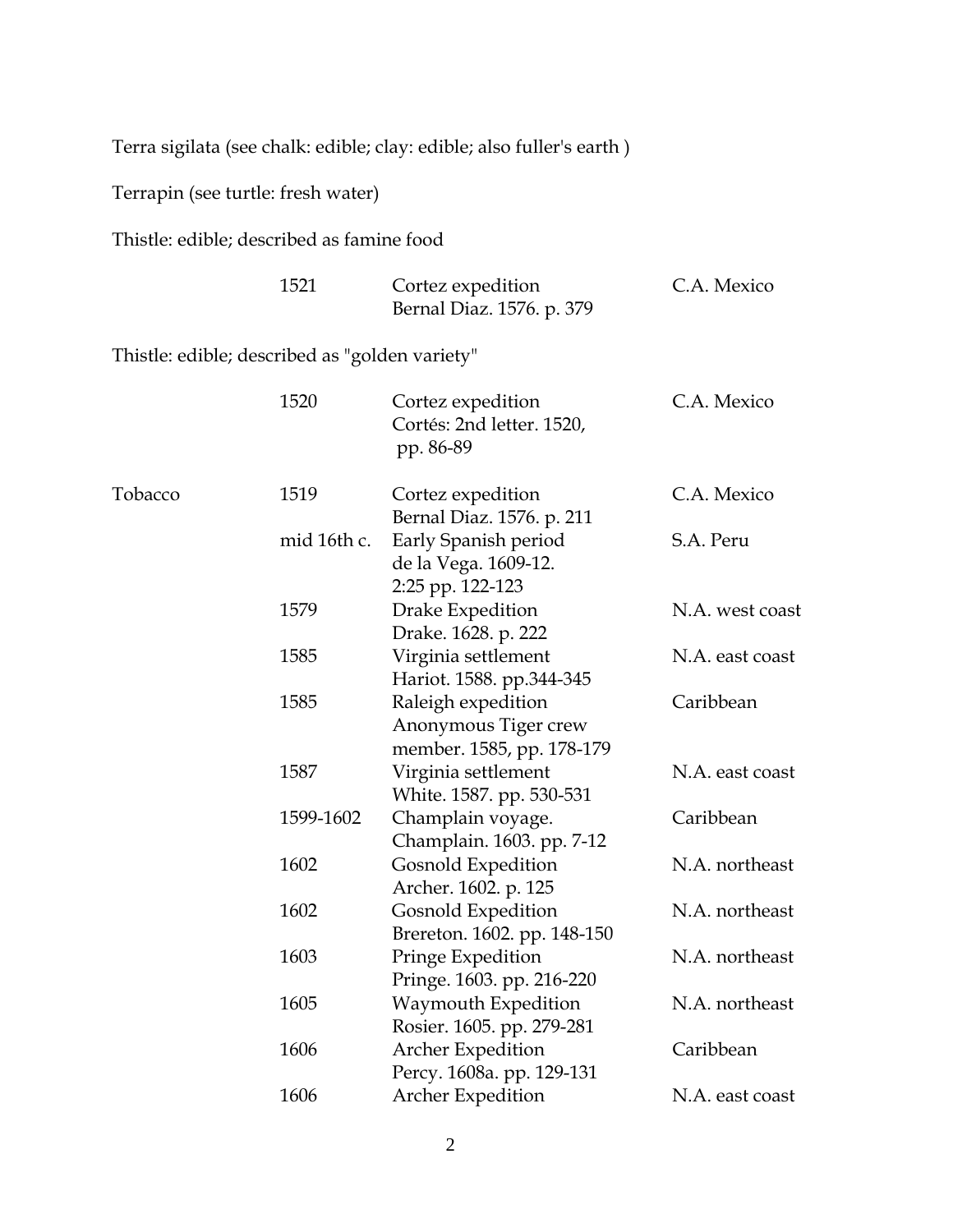|                                                     |      | Percy. 1608a. pp. 134-135                                              |                 |
|-----------------------------------------------------|------|------------------------------------------------------------------------|-----------------|
|                                                     | 1607 | Virginia settlement                                                    | N.A. east coast |
|                                                     |      | Archer. 1607a. pp. 82-86                                               |                 |
|                                                     | 1607 | Virginia settlement                                                    | N.A. east coast |
|                                                     |      | Archer. 1607b. pp. 99-102                                              |                 |
|                                                     | 1608 | Virginia settlement                                                    | N.A. east coast |
|                                                     | 1612 | White. 1608. pp. 150<br>Virginia settlement                            | N.A. east coast |
|                                                     |      | Strachey. 1612. pp. 38-39,                                             |                 |
|                                                     |      | also pp. 122-123                                                       |                 |
|                                                     |      |                                                                        |                 |
|                                                     |      | Tobacco: cooked with venison; used in Native American religious ritual |                 |
|                                                     | 1608 | Virginia settlement                                                    | N.A. east coast |
|                                                     |      | Smith. 1608. p. 188                                                    |                 |
|                                                     |      |                                                                        |                 |
| Tobacco (see also liquidambar)                      |      |                                                                        |                 |
|                                                     |      |                                                                        |                 |
| Tockawhoughe (see tuckahow root)                    |      |                                                                        |                 |
| Tockohowberry (see tuckahow root)                   |      |                                                                        |                 |
| Tomato                                              | 1519 | Cortez expedition                                                      | C.A. Mexico     |
|                                                     |      | Bernal Diaz. 1576.                                                     |                 |
|                                                     |      | pp. 178-179                                                            |                 |
| Tortilla: undifferentiated                          |      |                                                                        |                 |
|                                                     |      |                                                                        |                 |
|                                                     | 1519 | Cortez expedition                                                      | C.A. Mexico     |
|                                                     |      | Bernal Diaz. 1576. p. 138                                              |                 |
|                                                     | 1540 | Coronado expedition                                                    | N.A. southwest  |
|                                                     |      | Coronado. 1540b.                                                       |                 |
|                                                     |      | pp. 171-173                                                            |                 |
|                                                     |      | Tortilla: flour source; maize; described as "green, unripe"            |                 |
|                                                     |      |                                                                        |                 |
|                                                     | 1519 | Cortez expedition                                                      | C.A. Mexico     |
|                                                     |      | de Sahaun. 1555. p. 57                                                 |                 |
|                                                     |      |                                                                        |                 |
| Tortilla: flour source; maize; described as "white" |      |                                                                        |                 |
|                                                     | 1519 | Cortez expedition                                                      | C.A. Mexico     |
|                                                     |      | Bernal Diaz. 1576. p. 211                                              |                 |
|                                                     |      |                                                                        |                 |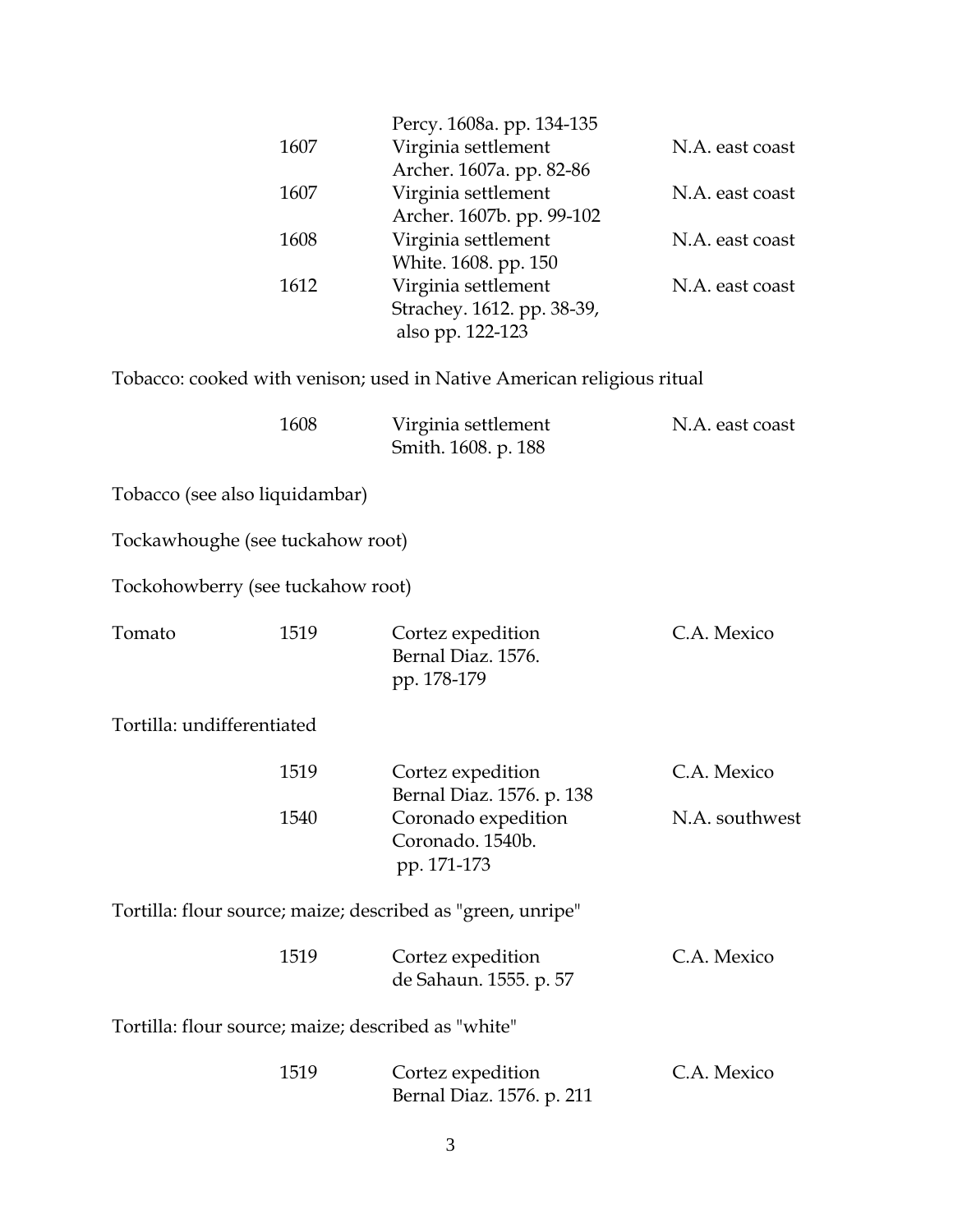|                            | 1519      | Cortez expedition<br>de Sahaun. 1555. pp. 19-20                       | C.A. Mexico       |
|----------------------------|-----------|-----------------------------------------------------------------------|-------------------|
| Tortoise: fresh water      |           |                                                                       |                   |
|                            | 1585      | Virginia settlement<br>Hariot. 1588. p. 362                           | N.A. east coast   |
|                            | 1602      | <b>Gosnold Expedition</b><br>Brereton. 1602. pp. 150-152              | N.A. northeast    |
| Tortoise: marine           | 1499      | Vespucci. 2nd voyage<br>Vespucci. 1504. pp. 23-32                     | Caribbean         |
|                            | 1585      | Virginia settlement<br>Hariot. 1588. p. 362                           | N.A. east coast   |
|                            | 1585-86   | Drake expedition<br>Boazio map. 1585. p. 68                           | Caribbean         |
|                            | 1599-1602 | Champlain voyage.<br>Champlain. 1603. pp. 34-35                       | C.A. Mexico       |
|                            | 1606      | Archer Expedition                                                     | Caribbean         |
|                            | 1612      | Percy. 1608a. p. 132<br>Virginia settlement<br>Strachey. 1612. p. 128 | N.A. east coast   |
| Tortoise: terrestrial 1612 |           | Virginia settlement<br>Strachey. 1612. pp. 79-80                      | N.A. east coast   |
|                            |           | Tree pith: unspecified variety; ground; prepared as bread flour       |                   |
|                            | 1519      | Magellan expedition<br>Pigafetta. 1525, pp. 5-9                       | S.A. coast Brazil |
| Tripe                      | 1519      | Cortez expedition<br>Bernal Diaz. 1576.<br>pp. 216-217                | C.A. Mexico       |
| Trout                      | 1612      | Virginia settlement<br>Strachey. 1612. pp. 127-128                    | N.A. east coast   |
|                            | 1612      | Virginia settlement                                                   | N.A. east coast   |

Tsinaw (see smilax)

Tuber-bulb-root: native, wild?; undifferentiated

Smith. 1612. p. 350

Virginia settlement N.A. east coast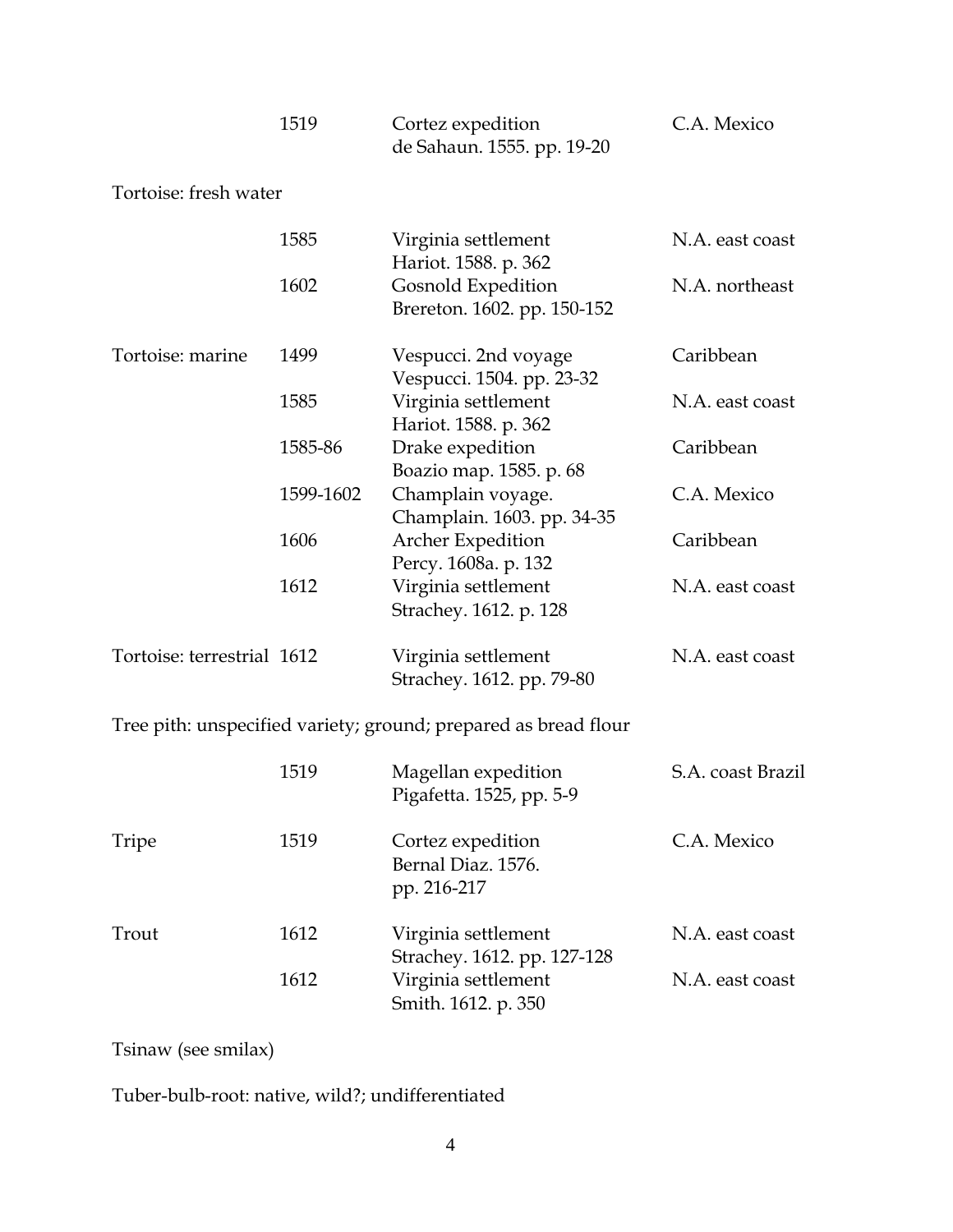| 1497    | Vespucci. 1st voyage<br>Vespucci. 1504. pp. 3-11                       | Caribbean       |
|---------|------------------------------------------------------------------------|-----------------|
| 1519    | Cortez expedition<br>Bernal Diaz. 1576.                                | C.A. Mexico     |
|         | pp. 215-216                                                            |                 |
| 1522    | Cortez expedition<br>Cortés: 3rd letter. 1522,<br>p. 213               | C.A. Mexico     |
| 1524    | Verarzanus expedition<br>Hakluyt. 1850. p. 56-71                       | N.A. east coast |
| 1532    | F. Pizarro: 3rd expedition<br>Xeres. 1534. pp. 32-33                   | S.A. Peru       |
| 1532-34 | F. Pizarro: 3rd expedition<br>P. Pizarro. 1571.<br>Vol. 1. pp. 280-282 | S.A. Peru       |
| 1534    | F. Pizarro: 3rd expedition<br>Sancho. 1534. pp. 150-151                | S.A. Peru       |
| 1539-42 | DeSoto expedition<br>Fidalgo de Elvas. 1557.<br>Vol. 1, pp. 69-74      | N.A. southeast  |
| 1584    | <b>Barlow</b> expedition<br>Barlow. 1584. pp. 105-106                  | N.A. east coast |
| 1595    | Raleigh expedition<br>Raleigh. 1596. pp. 73-74                         | S.A. northeast  |
| 1612    | Virginia settlement<br>Strachey. 1612. pp. 79-80                       | N.A. east coast |

Tuber-bulb-root: native, wild?; undifferentiated; cooked,

| 1519 | Cortez expedition  | C.A. Mexico |
|------|--------------------|-------------|
|      | Bernal Diaz. 1576. |             |
|      | pp. 215-216        |             |

Tuber-bulb-root: añus

|  | mid 16th c. Early Spanish period | S.A. Peru |
|--|----------------------------------|-----------|
|  | de la Vega. 1609-12.             |           |
|  | 5:1 pp. 241-242                  |           |

Tuber-bulb-root: añus; cooked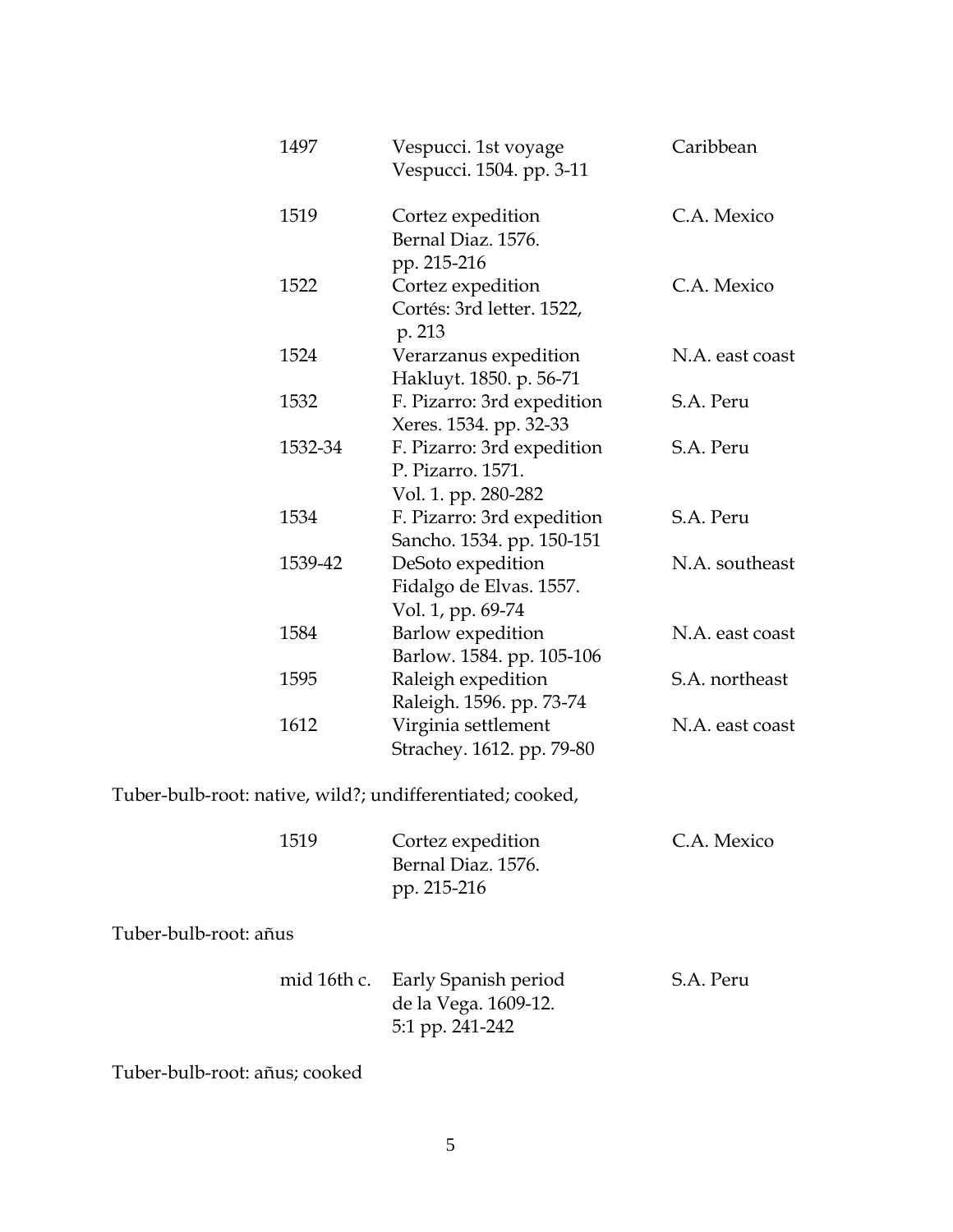|                                                | mid 16th c. | Early Spanish period<br>de la Vega. 1609-12.<br>8:10 pp. 500-501       | S.A. Peru       |
|------------------------------------------------|-------------|------------------------------------------------------------------------|-----------------|
| Tuber-bulb-root: beet; European introduction   |             |                                                                        |                 |
|                                                | mid 16th c. | Early Spanish period<br>de la Vega. 1609-12.<br>9:29 pp. 601-602       | S.A. Peru       |
| Tuber-bulb-root: carabi                        |             |                                                                        |                 |
|                                                | 1497        | Vespucci. 1st voyage<br>Vespucci. 1504. pp. 3-11                       | Caribbean       |
| Tuber-bulb-root: carrot; native, wild          |             |                                                                        |                 |
|                                                | 1607        | Virginia settlement<br>Archer. 1607. pp. 99-102                        | N.A. east coast |
| Tuber-bulb-root: carrot; European introduction |             |                                                                        |                 |
|                                                | mid 16th c. | Early Spanish period<br>de la Vega. 1609-12.<br>9:29 pp. 601-602, also | S.A. Peru       |
|                                                | 1612        | 9:30, p. 606<br>Virginia settlement<br>Strachey. 1612. pp. 38-39       | N.A. east coast |
|                                                |             | Tuber-bulb-root: cassava; general descriptions of root or flour        |                 |
|                                                | 1502        | Columbus: 4th voyage<br>Diego Mendez. 1536.<br>Vol. 2, p. 124          | Caribbean       |
|                                                | 1518        | Grivjala expedition<br>Bernal Diaz.1576. p. 26                         | C.A. Mexico     |
|                                                | 1519        | Cortez expedition<br>Bernal Diaz. 1576. pp. 76-78                      | C.A. Mexico     |
|                                                | 1519        | Cortez expedition<br>Cortés. 1st letter. 1519.<br>pp. 14-22            | C.A. Mexico     |
|                                                | 1519        | Cortez expedition                                                      | C.A. Mexico     |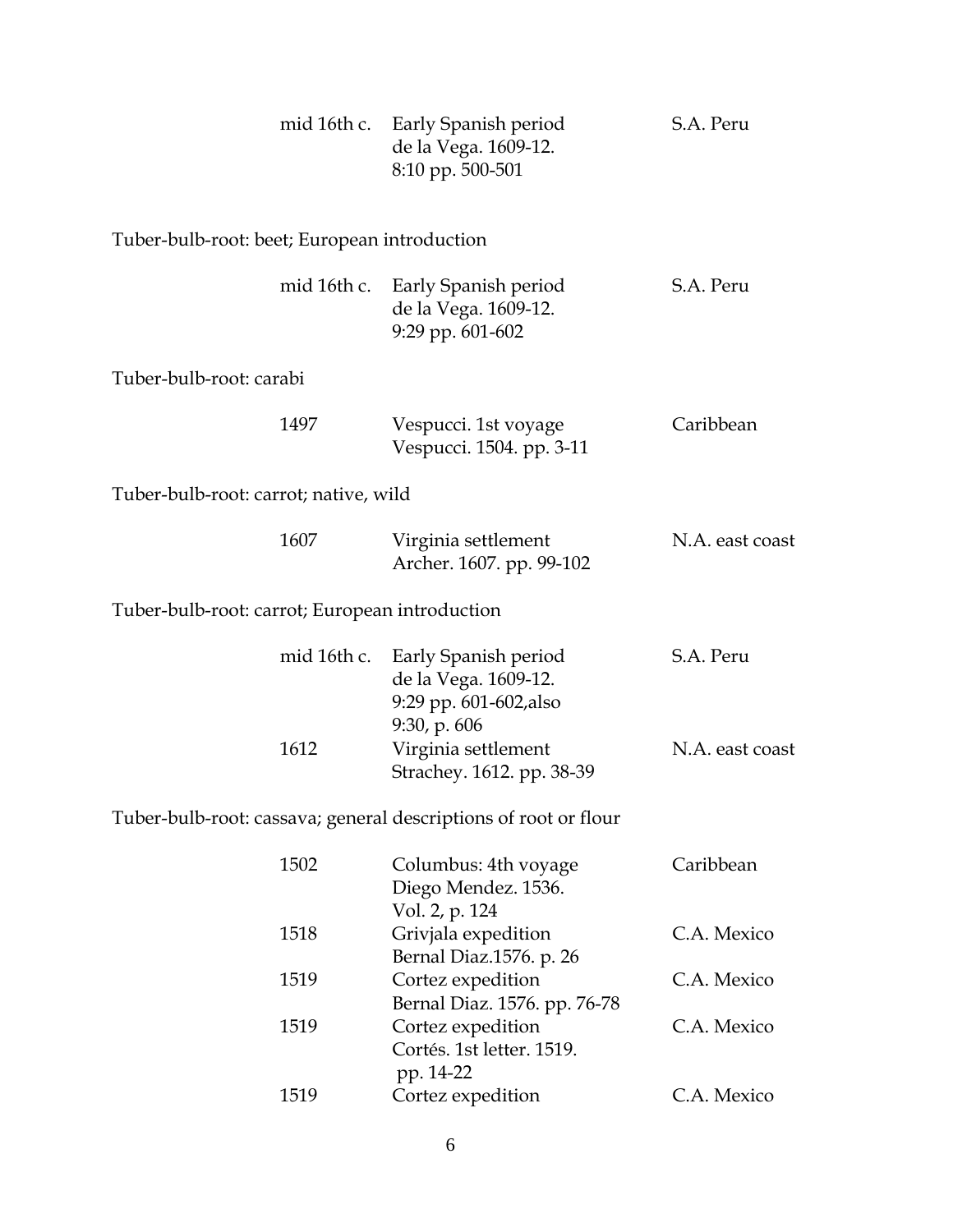|                                       |             | de Sahaun. 1555. pp. 19-20                                                       |                 |
|---------------------------------------|-------------|----------------------------------------------------------------------------------|-----------------|
|                                       | 1539-42     | DeSoto expedition                                                                | Caribbean       |
|                                       |             | de Elvas. 1557.                                                                  |                 |
|                                       |             | Vol. 1 pp. 13-14                                                                 |                 |
|                                       | 1595        | Raleigh expedition                                                               | Caribbean       |
|                                       |             | Raleigh. 1596. p. 4                                                              |                 |
|                                       | 1595        | Raleigh expedition                                                               | S.A. north-east |
|                                       |             | Raleigh. 1596. pp. 61-65                                                         |                 |
|                                       | 1599-1602   | Champlain voyage.                                                                | Caribbean       |
|                                       |             | Champlain. 1603. pp. 7-12                                                        |                 |
|                                       | 1599-1602   | Champlain voyage.                                                                | C.A. Mexico     |
|                                       |             | Champlain. 1603. p. 32                                                           |                 |
|                                       | 1607        | Newport Expedition                                                               | Caribbean       |
|                                       |             | Perkins. 1608. pp. 159-161                                                       |                 |
|                                       |             |                                                                                  |                 |
|                                       |             | Tuber-bulb-root: cassava; flour fermented, prepared as beer                      |                 |
|                                       |             |                                                                                  |                 |
|                                       | 1595        | Raleigh expedition                                                               | S.A. northeast  |
|                                       |             | Raleigh. 1596. pp. 61-65                                                         |                 |
|                                       |             |                                                                                  |                 |
| Tuber-bulb-root: chapae               |             |                                                                                  |                 |
|                                       |             |                                                                                  |                 |
|                                       | 1519        | Magellan expedition                                                              | S.A. Patagonia  |
|                                       |             | Pigafetta. 1525, pp. 5-9                                                         |                 |
|                                       |             |                                                                                  |                 |
|                                       |             | Tuber-bulb-root: chive; native, wild; taste compared by Europeans to wild onions |                 |
|                                       |             |                                                                                  |                 |
|                                       | 1612        | Virginia settlement                                                              | N.A. northeast  |
|                                       |             | Strachey. 1612. pp. 123-124                                                      |                 |
|                                       |             |                                                                                  |                 |
| Tuber-bulb-root: chuchuchu            |             |                                                                                  |                 |
|                                       |             |                                                                                  |                 |
|                                       | mid 16th c. | Early Spanish period                                                             | S.A. Peru       |
|                                       |             | de la Vega. 1609-12. 8:10 p. 501                                                 |                 |
|                                       |             |                                                                                  |                 |
| Tuber-bulb-root: duck potato; boiled  |             |                                                                                  |                 |
|                                       |             |                                                                                  |                 |
|                                       | 1585        | Virginia settlement                                                              | N.A. east coast |
|                                       |             | Hariot. 1588. p. 348                                                             |                 |
|                                       |             |                                                                                  |                 |
| Tuber-bulb-root: garlic; native, wild |             |                                                                                  |                 |
|                                       |             |                                                                                  |                 |
|                                       | 1520        | Cortez expedition                                                                | C.A. Mexico     |
|                                       |             |                                                                                  |                 |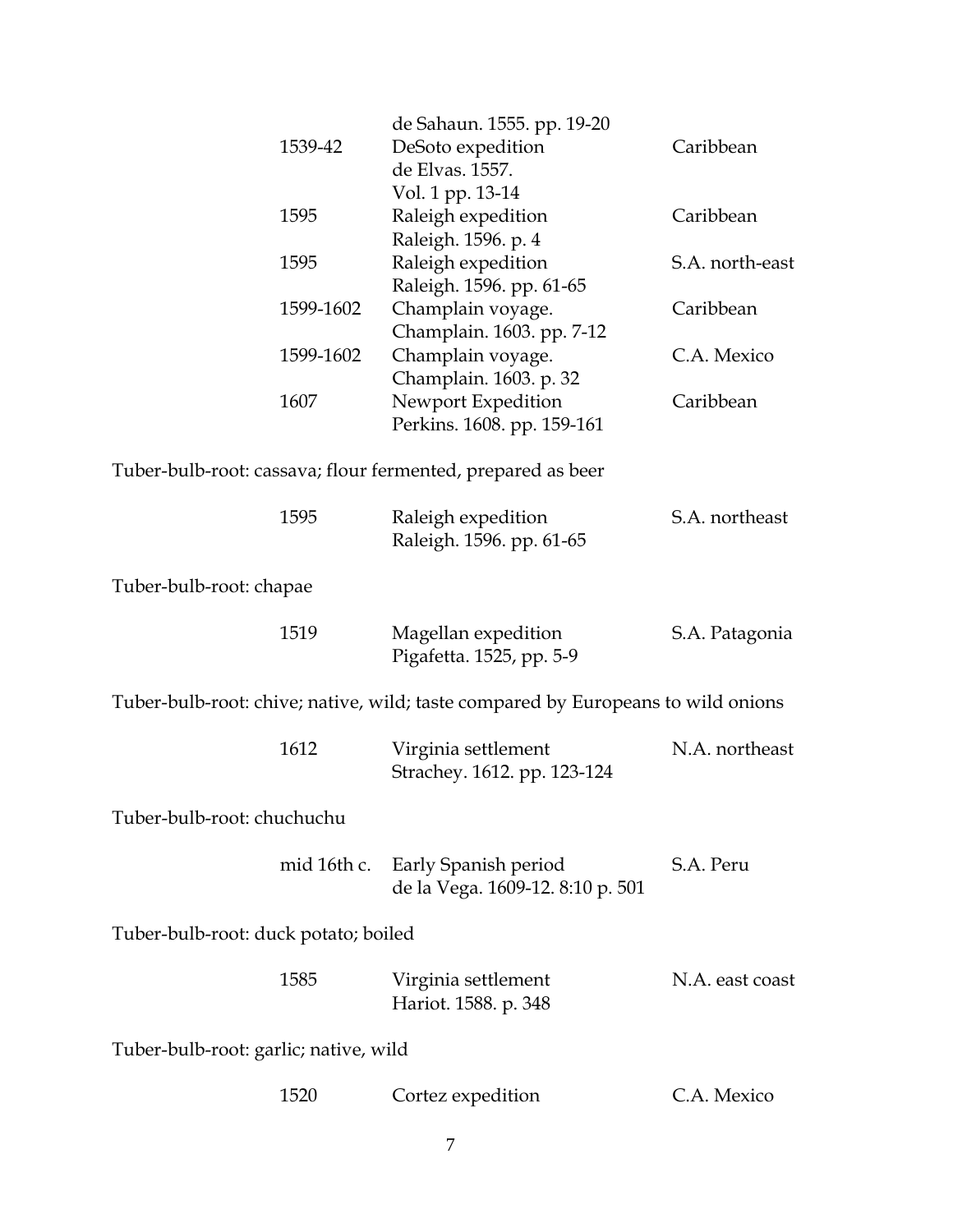|                                                   |           | Cortés: 2nd letter. 1520,<br>pp. 86-89                                       |                 |
|---------------------------------------------------|-----------|------------------------------------------------------------------------------|-----------------|
|                                                   | 1606      | Hanham Expedition<br>Purchas. 1614. p. 349                                   | N.A. northeast  |
|                                                   | 1607-1608 | Gilbert Expedition<br>Strachey. 1610-1612.<br>pp. 408-409                    | N.A. northeast  |
| Tuber-bulb-root: garlic; European introduction    |           |                                                                              |                 |
|                                                   |           | mid 16th c. Early Spanish period<br>de la Vega. 1609-12.<br>9:29 pp. 601-602 | S.A. Peru       |
|                                                   | 1585-86   | Drake expedition<br>Bigges. 1589. pp. 228-229                                | Caribbean       |
| Tuber-bulb-root: golden club; general description |           |                                                                              |                 |
|                                                   | 1586      | Virginia settlement<br>Lane. 1586. pp. 275-280                               | N.A. east coast |
|                                                   |           | Tuber-bulb-root: golden club; root prepared as bread flour                   |                 |
|                                                   | 1585      | Virginia settlement<br>Hariot. 1588. pp. 349-350                             | N.A. east coast |
| Tuber-bulb-root: ground apple                     |           |                                                                              |                 |
|                                                   | 1607      | Virginia settlement<br>Archer. 1607. pp. 99-102                              | N.A. east coast |
| Tuber-bulb-root: habascon; boiled with meat       |           |                                                                              |                 |
|                                                   | 1585      | Virginia settlement<br>Hariot. 1588. p. 350                                  | N.A. east coast |
| Tuber-bulb-root: hazes                            |           |                                                                              |                 |
|                                                   | 1586      | Florida settlement<br>de Laudonnière. 1586. pp. 195-196                      | N.A. southeast  |
| Tuber-bulb-root: ignami                           |           |                                                                              |                 |
|                                                   | 1497      | Vespucci. 1st voyage                                                         | Caribbean       |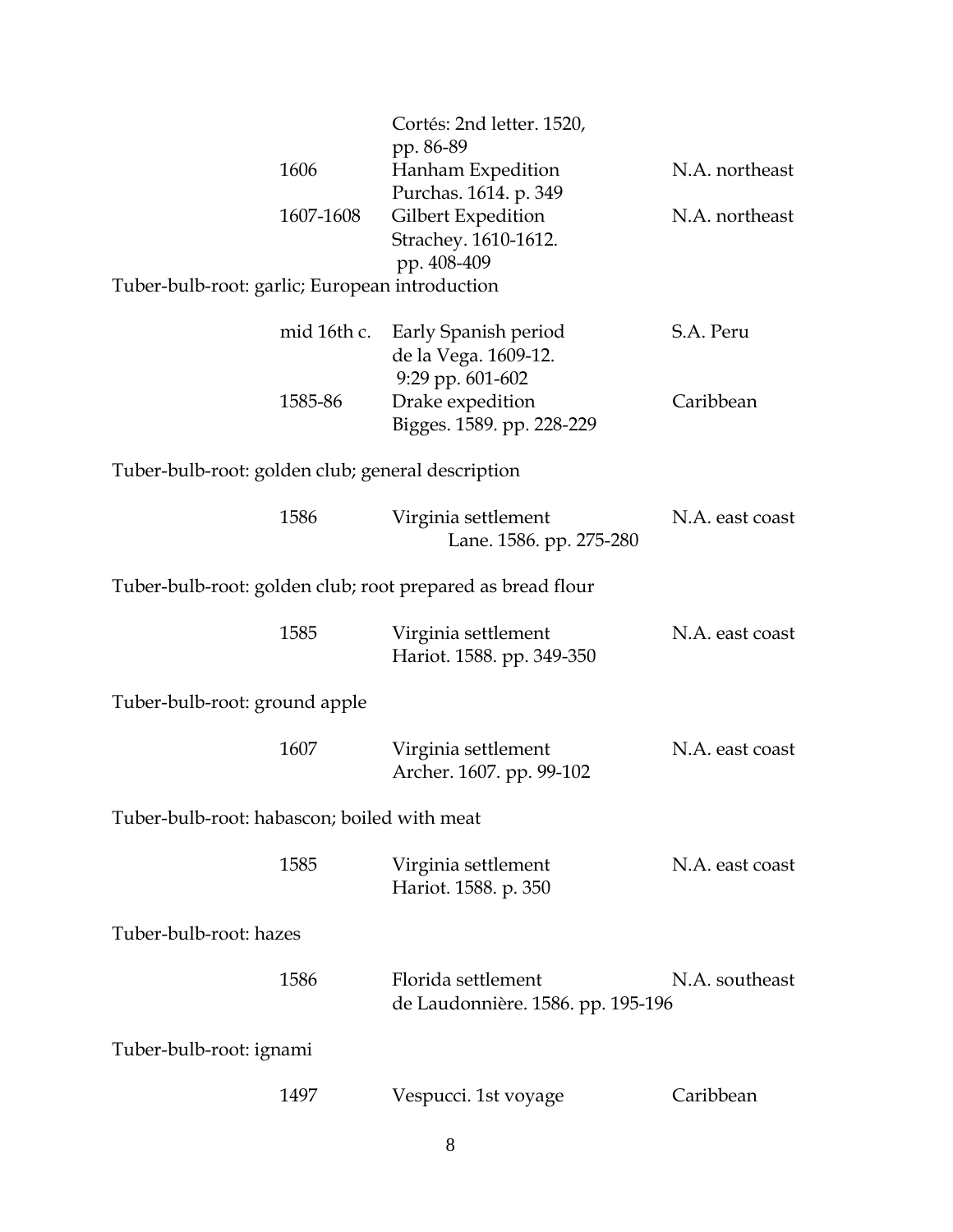|                                                           | Vespucci. 1504. pp. 3-11                                                                |                 |
|-----------------------------------------------------------|-----------------------------------------------------------------------------------------|-----------------|
| Tuber-bulb-root: leek; native, wild                       |                                                                                         |                 |
| 1520                                                      | Cortez expedition<br>Cortés: 2nd letter. 1520, pp. 86-89                                | C.A. Mexico     |
|                                                           | Tuber-bulb-root: leek; native, wild; eaten by Europeans, not Native Americans           |                 |
| 1585                                                      | Virginia settlement<br>Hariot. 1588. p. 350                                             | N.A. east coast |
| Tuber-bulb-root: maguey; fresh juice                      |                                                                                         |                 |
| 1520                                                      | Cortez expedition<br>Cortés: 2nd letter. 1520,<br>pp. 86-89                             | C.A. Mexico     |
| Tuber-bulb-root: maguey; fresh juice; boiled in rainwater |                                                                                         |                 |
|                                                           | mid 16th c. Early Spanish period<br>de la Vega. 1609-12.<br>8:13 pp. 505-506            | S.A. Peru       |
| Tuber-bulb-root: maguey; fermented juice (pulqué)         |                                                                                         |                 |
| 1519                                                      | Cortez expedition                                                                       | C.A. Mexico     |
| 1520                                                      | Bernal Diaz. 1576. p. 60<br>Cortez expedition<br>Cortés: 2nd letter. 1520,<br>pp. 86-89 | C.A. Mexico     |
|                                                           | Tuber-bulb-root: maguey; fermented juice (pulqué); mixed with maize                     |                 |
| mid 16th c.                                               | Early Spanish period<br>de la Vega. 1609-12.<br>8:12 pp. 504-505                        | S.A. Peru       |

Tuber-bulb-root: maguey; fermented juice (pulqué); mixed with mulli

|  | mid 16th c. Early Spanish period | S.A. Peru |
|--|----------------------------------|-----------|
|  | de la Vega. 1609-12.             |           |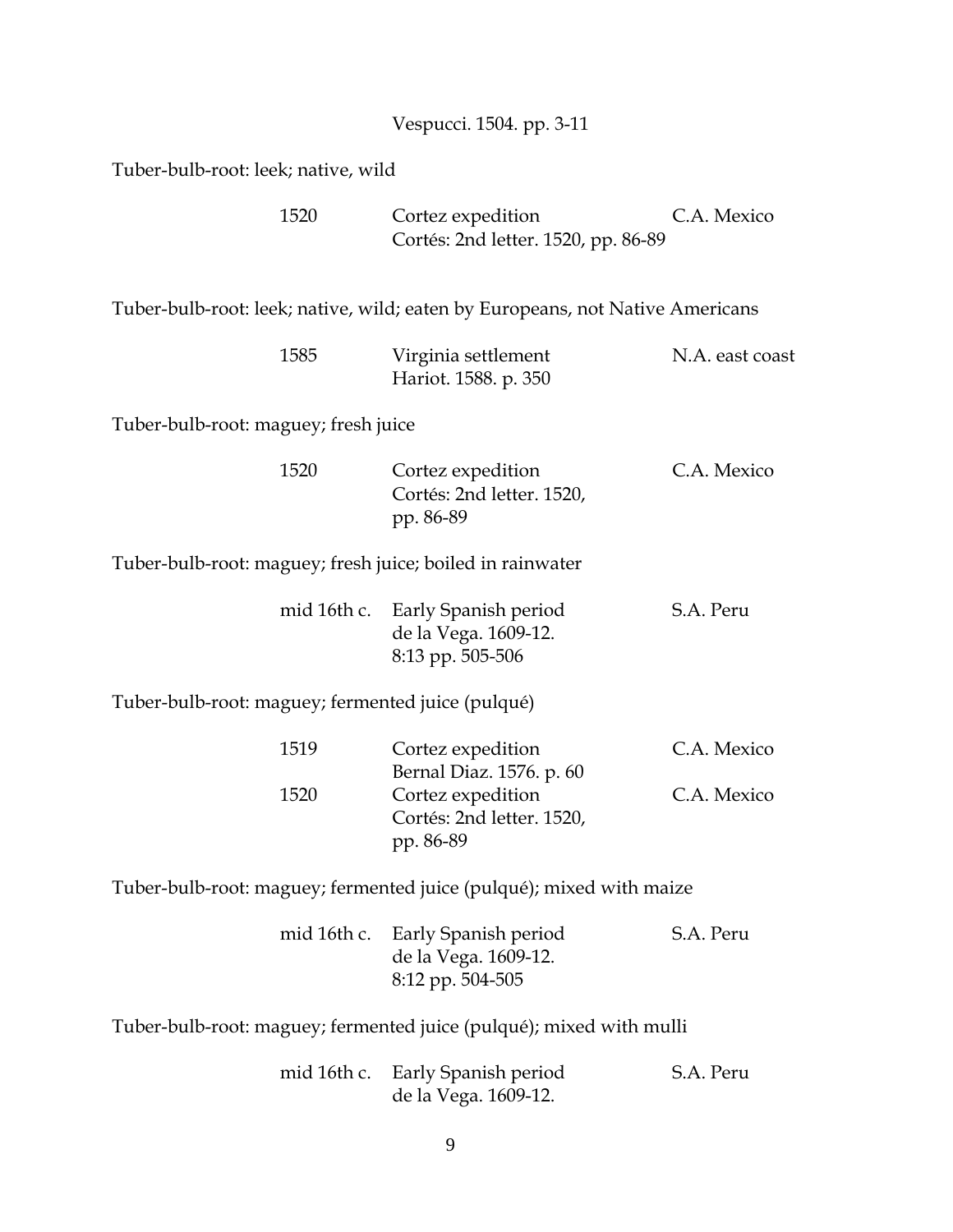## 8:12 pp. 504-505

Tuber-bulb-root: maguey; fermented juice (pulqué); mixed with quinoa

|  | mid 16th c. Early Spanish period | S.A. Peru |
|--|----------------------------------|-----------|
|  | de la Vega. 1609-12.             |           |
|  | 8:12 pp. 504-505                 |           |

Tuber-bulb-root: maguey; honey

|  | mid 16th c. Early Spanish period | S.A. Peru |
|--|----------------------------------|-----------|
|  | de la Vega. 1609-12.             |           |
|  | 8:12 pp. 504-505                 |           |

Tuber-bulb-root: maguey; sugar

| 1520 | Cortez expedition         | C.A. Mexico |
|------|---------------------------|-------------|
|      | Cortés: 2nd letter. 1520, |             |
|      | pp. 86-89                 |             |

Tuber-bulb-root: maguey; vinegar

|  | mid 16th c. Early Spanish period | S.A. Peru |
|--|----------------------------------|-----------|
|  | de la Vega. 1609-12.             |           |
|  | 8:12 pp. 504-505                 |           |

Tuber-bulb-root: marsh potato; boiled

| 1585 | Virginia settlement | N.A. east coast           |  |
|------|---------------------|---------------------------|--|
|      |                     | Hariot. 1588. pp. 346-347 |  |

Tuber-bulb-root: oca; undifferentiated

| 1532-34 | F. Pizarro: 3rd expedition       | S.A. Peru |
|---------|----------------------------------|-----------|
|         | P. Pizarro. 1571.                |           |
|         | Vol. 1. pp. 280-282              |           |
|         | mid 16th c. Early Spanish period | S.A. Peru |
|         | de la Vega. 1609-12.             |           |
|         | 5:1 pp. 241-242                  |           |

Tuber-bulb-root: oca; jam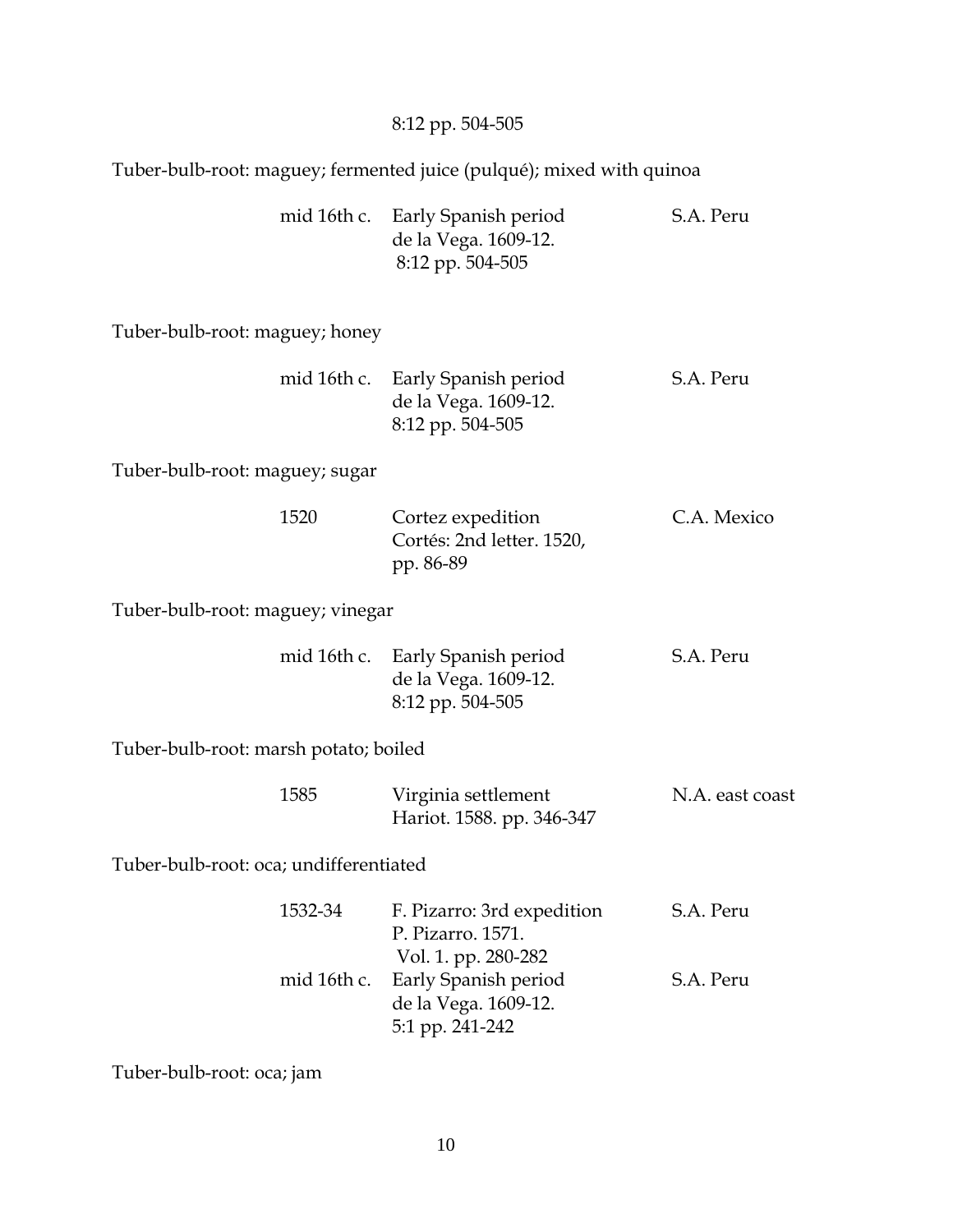| mid 16th c.                | Early Spanish period<br>de la Vega. 1609-12.<br>8:10 pp. 500-501             | S.A. Peru |
|----------------------------|------------------------------------------------------------------------------|-----------|
| Tuber-bulb-root: oca; raw  |                                                                              |           |
|                            | mid 16th c. Early Spanish period<br>de la Vega. 1609-12.<br>8:10 pp. 500-501 | S.A. Peru |
| Tuber-bulb-root: oca; stew |                                                                              |           |
| mid 16th c.                | Early Spanish period<br>de la Vega. 1609-12.<br>8:10 pp. 500-501             | S.A. Peru |

Tuber-bulb-root: onion; native, wild

| 1520      | Cortez expedition         | C.A. Mexico    |
|-----------|---------------------------|----------------|
|           | Cortés: 2nd letter. 1520, |                |
|           | pp. 86-89                 |                |
| 1539-42   | De Soto expedition        | N.A. southeast |
|           | de Oviedo y Valdés. 1546. |                |
|           | Vol. 2, pp. 87-88         |                |
| 1606      | Hanham Expedition         | N.A. northeast |
|           | Purchas. 1614. p. 349     |                |
| 1607-1608 | Gilbert Expedition        | N.A. northeast |
|           | Strachey. 1610-1612.      |                |
|           | pp. 408-409               |                |
|           |                           |                |

Tuber-bulb-root: onion; native, wild; preparation not identified; eaten by Europeans not Native Americans

| 1612 | Virginia settlement         | N.A. east coast |
|------|-----------------------------|-----------------|
|      | Strachey. 1612. pp. 123-124 |                 |

Tuber-bulb-root: onion; native, wild; baked with meat; eaten by Europeans not Native Americans

| 1612 | Virginia settlement         | N.A. east coast |
|------|-----------------------------|-----------------|
|      | Strachey. 1612. pp. 123-124 |                 |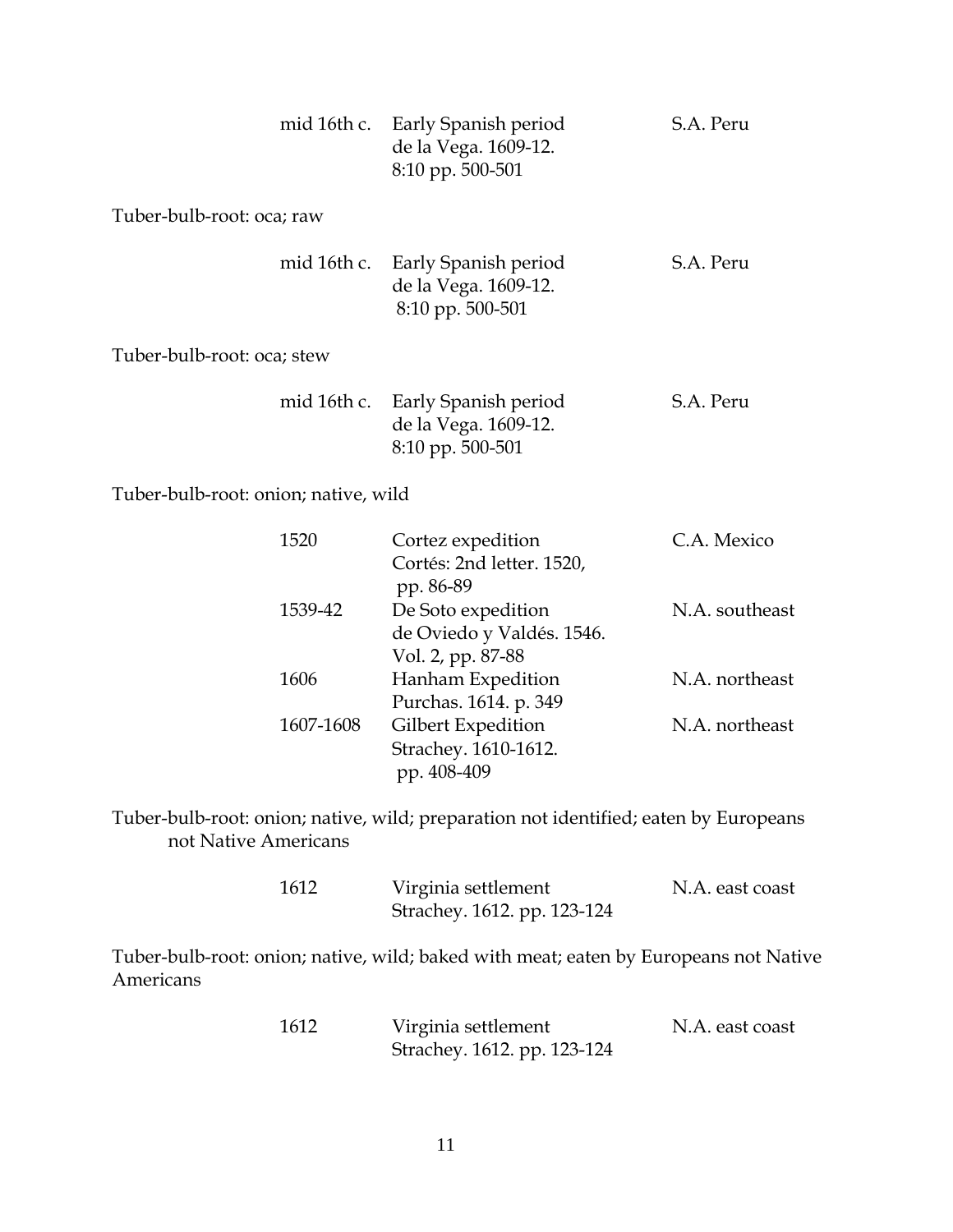Tuber-bulb-root: onion; native, wild; boiled; eaten by Europeans not Native Americans

| 1612 | Virginia settlement         | N.A. east coast |
|------|-----------------------------|-----------------|
|      | Strachey. 1612. pp. 123-124 |                 |

Tuber-bulb-root: onion; native, wild; salad ingredient; eaten by Europeans not Native Americans

| 1612 | Virginia settlement         | N.A. east coast |
|------|-----------------------------|-----------------|
|      | Strachey. 1612. pp. 123-124 |                 |

Tuber-bulb-root: onion; domesticated; European introduction

|         | mid 16th c. Early Spanish period | S.A. Peru |
|---------|----------------------------------|-----------|
|         | de la Vega. 1609-12.             |           |
|         | $9:29$ pp. 601-602               |           |
| 1585-86 | Drake expedition                 | Caribbean |
|         | Bigges. 1589. pp. 228-229        |           |

Tuber-bulb-root: papa (see potato)

Tuber-bulb-root: parsnip; European introduction

| 1612 | Virginia settlement       | N.A. east coast |
|------|---------------------------|-----------------|
|      | Strachey. 1612. pp. 38-39 |                 |

Tuber-bulb-root: potato; native, wild; eaten raw

| 1585 | Virginia settlement      | N.A. east coast |
|------|--------------------------|-----------------|
|      | Hariot. 1588. p. 347-348 |                 |

Tuber-bulb-root: potato; native, domesticated; general descriptions

| 1532-34     | F. Pizarro: 3rd expedition | S.A. Peru       |
|-------------|----------------------------|-----------------|
|             | P. Pizarro. 1571.          |                 |
|             | Vol. 1. pp. 280-282        |                 |
| mid 16th c. | Early Spanish period       | S.A. Peru       |
|             | de la Vega. 1609-12.       |                 |
|             | 5:3 pp. 246-247            |                 |
| 1585        | Virginia settlement        | N.A. east coast |
|             | Hariot. 1588. pp.347-348   |                 |
| 1595        | Raleigh expedition         | S.A. northeast  |
|             |                            |                 |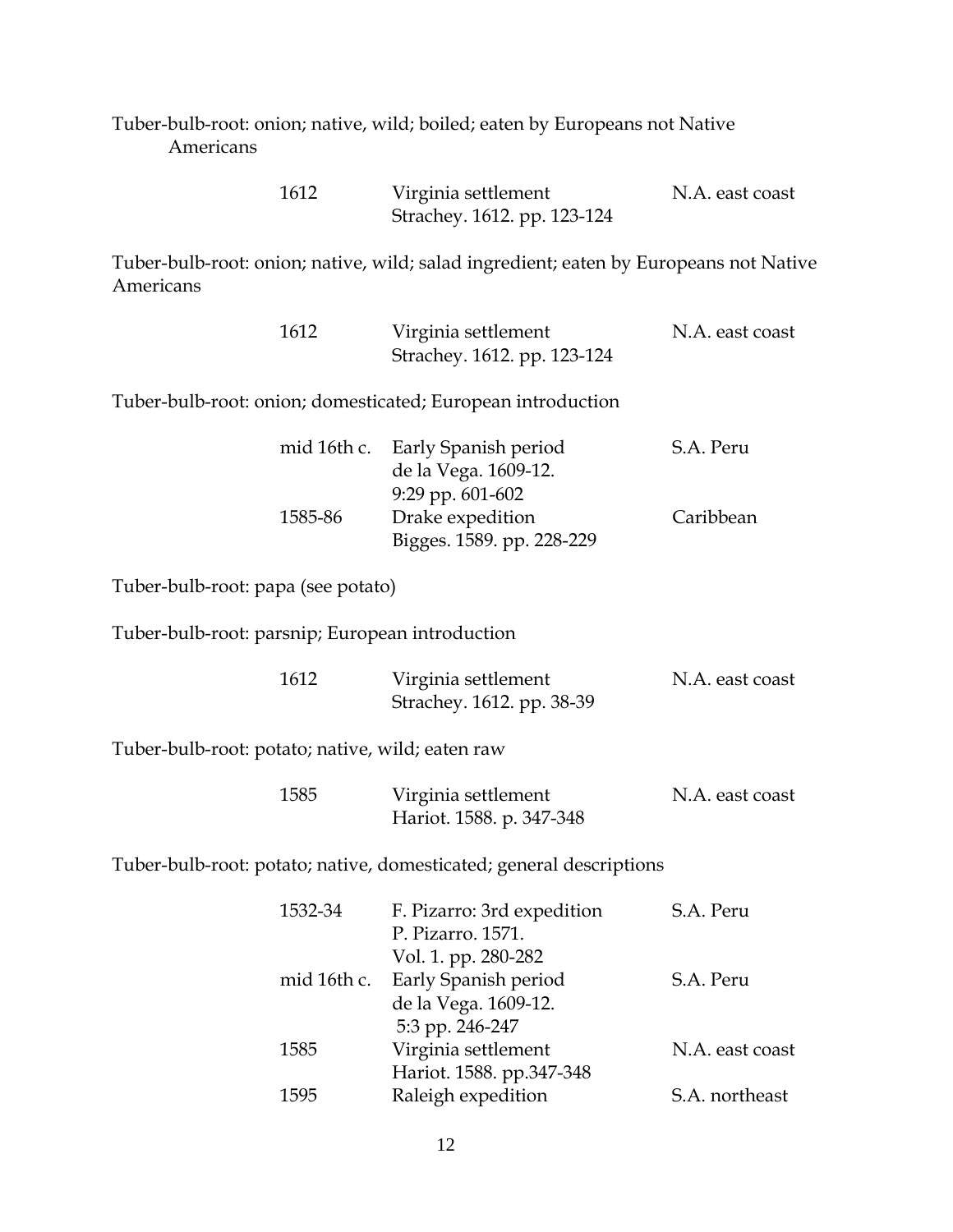|                                                       | Raleigh. 1596. pp. 61-65   |                 |
|-------------------------------------------------------|----------------------------|-----------------|
| 1606                                                  | <b>Archer Expedition</b>   | Caribbean       |
|                                                       | Percy. 1608. pp. 129-131   |                 |
| 1607                                                  | Virginia settlement        | N.A. east coast |
|                                                       | Archer. 1607. pp. 99-102   |                 |
| 1607                                                  | Newport Expedition         | Caribbean       |
|                                                       | Perkins. 1608. pp. 159-161 |                 |
| 1612                                                  | Virginia settlement        | N.A. east coast |
|                                                       | Strachey. 1612. pp. 38-39  |                 |
|                                                       |                            |                 |
|                                                       |                            |                 |
|                                                       |                            |                 |
|                                                       |                            |                 |
| Tuber-bulb-root: potato; native, domesticated; boiled |                            |                 |
|                                                       |                            |                 |
| mid 16th c.                                           | Early Spanish period       | S.A. Peru       |
|                                                       | de la Vega. 1609-12.       |                 |

Tuber-bulb-root: potato; native, domesticated; exported to England

| 1602 | Gosnold Expedition          | N.A. northeast |
|------|-----------------------------|----------------|
|      | Brereton. 1602. pp. 150-152 |                |

8:10 pp. 500-501

Tuber-bulb-root: potato; native; domesticated; frozen; dried (chuñu)

|  | mid 16th c. Early Spanish period | S.A. Peru |
|--|----------------------------------|-----------|
|  | de la Vega. 1609-12.             |           |
|  | 7:1 pp. 401-402                  |           |
|  |                                  |           |

Tuber-bulb-root: potato; native; domesticated; roasted

|  | mid 16th c. Early Spanish period | S.A. Peru |
|--|----------------------------------|-----------|
|  | de la Vega. 1609-12.             |           |
|  | $8:10$ pp. 500-501               |           |

Tuber-bulb-root: potato; native, domesticated; stew

|  | mid 16th c. Early Spanish period | S.A. Peru |
|--|----------------------------------|-----------|
|  | de la Vega. 1609-12.             |           |
|  | 8:10 pp. 500-501                 |           |

Tuber-bulb-root: potto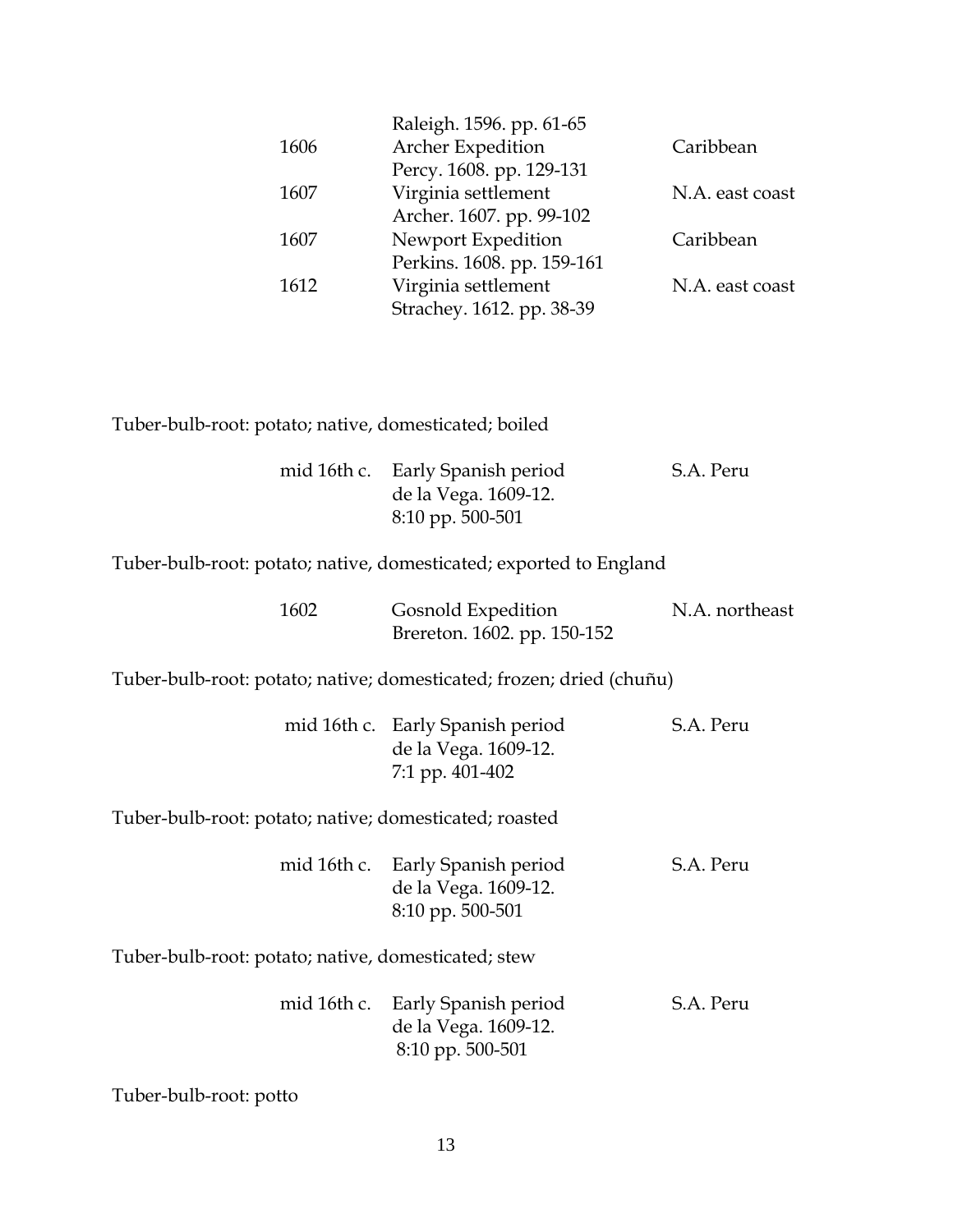|                                                     | 1585-86     | Drake expedition<br>Bigges. 1589 pp. 228-229                      | Caribbean         |
|-----------------------------------------------------|-------------|-------------------------------------------------------------------|-------------------|
| Tuber-bulb-root: radish; European introduction      |             |                                                                   |                   |
|                                                     | mid 16th c. | Early Spanish period<br>de la Vega. 1609-12.<br>9:29, pp. 601-602 | S.A. Peru         |
| Tuber-bulb-root: smilax; general descriptions       |             |                                                                   |                   |
|                                                     | 1585        | Virginia settlement<br>Hariot. 1588. pp. 348-349                  | N.A. east coast   |
|                                                     | 1586        | Roanoke settlement<br>Lane. 1586. pp. 275-280                     | N.A. east coast   |
| Tuber-bulb-root: smilax; bread                      |             |                                                                   |                   |
|                                                     | 1585        | Virginia settlement<br>Hariot. 1588. pp.348-349                   | N.A. east coast   |
| Tuber-bulb-root: smilax; cooked with oil            |             |                                                                   |                   |
|                                                     | 1585        | Virginia settlement<br>Hariot. 1588. pp. 348-349                  | N.A. east coast   |
| Tuber-bulb-root: smilax; jelly                      |             |                                                                   |                   |
|                                                     | 1585        | Virginia settlement<br>Hariot. 1588. pp. 348-349                  | N.A. east coast   |
| Tuber-bulb-root: sweet potato; general descriptions |             |                                                                   |                   |
|                                                     | 1519        | Magellan expedition<br>Pigafetta. 1525, pp. 5-9                   | S.A. coast Brazil |
|                                                     | 1519        | Cortez expedition<br>de Sahaun. 1555. pp. 19-20                   | C.A. Mexico       |
|                                                     | mid 16th c. | Early Spanish period<br>de la Vega. 1609-12.<br>8:10 p. 501       | S.A. Peru         |
|                                                     | 1599-1602   | Champlain voyage.<br>Champlain. 1603. p. 32                       | C.A. Mexico       |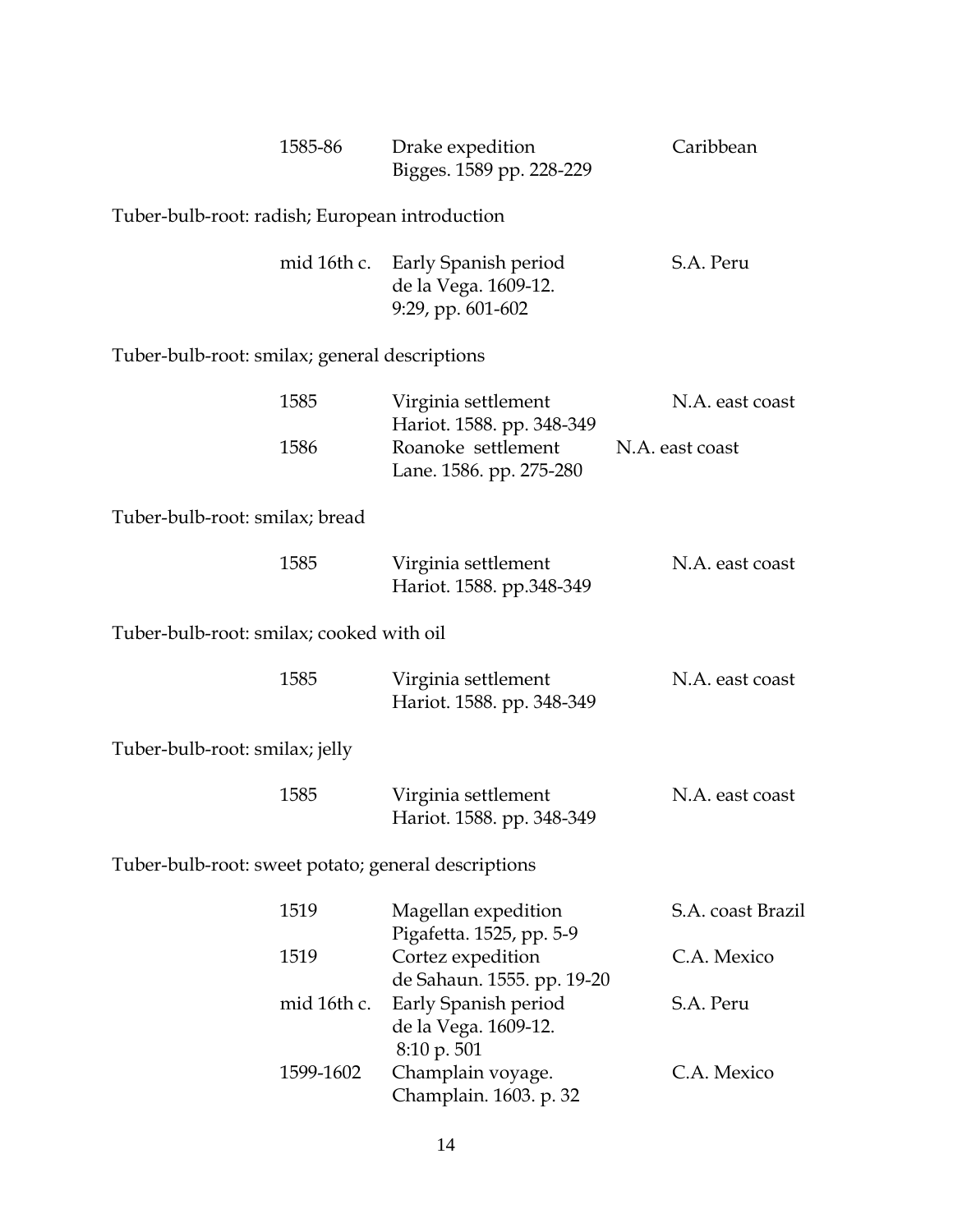Tuber-bulb-root: sweet potato; beer

| 1595                                             | Raleigh expedition<br>Raleigh. 1596. pp. 61-65                                     | S.A. north-east |
|--------------------------------------------------|------------------------------------------------------------------------------------|-----------------|
| Tuber-bulb-root: sweet potato; exported to Spain |                                                                                    |                 |
|                                                  | mid 16th c. Early Spanish period<br>de la Vega. 1609-12.<br>$8:10 \text{ p. } 501$ | S.A. Peru       |

Tuber-bulb-root: tuckahoe; undifferentiated by type or use

| 1612                                           | Virginia settlement<br>Strachey. 1612. p. 122           | N.A. east coast |
|------------------------------------------------|---------------------------------------------------------|-----------------|
| 1612                                           | Virginia settlement<br>Smith. 1612. pp. 347-348         | N.A. east coast |
| Tuber-bulb-root: tuckahoe; cooked with sorrell |                                                         |                 |
| 1612                                           | Virginia settlement<br>Smith. 1612. pp. 347-348         | N.A. east coast |
| Tuber-bulb-root: tuckahoe; roasted             |                                                         |                 |
| 1612                                           | Virginia settlement<br>Strachey. 1612. p. 122           | N.A. east coast |
| 1612                                           | Virginia settlement<br>Smith. 1612. pp. 347-348         | N.A. east coast |
| Tuber-bulb-root: tuckahoe; sun-dried           |                                                         |                 |
| 1612                                           | Virginia settlement<br>Smith. 1612. pp. 347-348         | N.A. east coast |
| Tuber-bulb-root: turnip; native, wild          |                                                         |                 |
| 1534                                           | F. Pizarro: 3rd expedition<br>Sancho. 1534. pp. 150-151 | S.A. Peru       |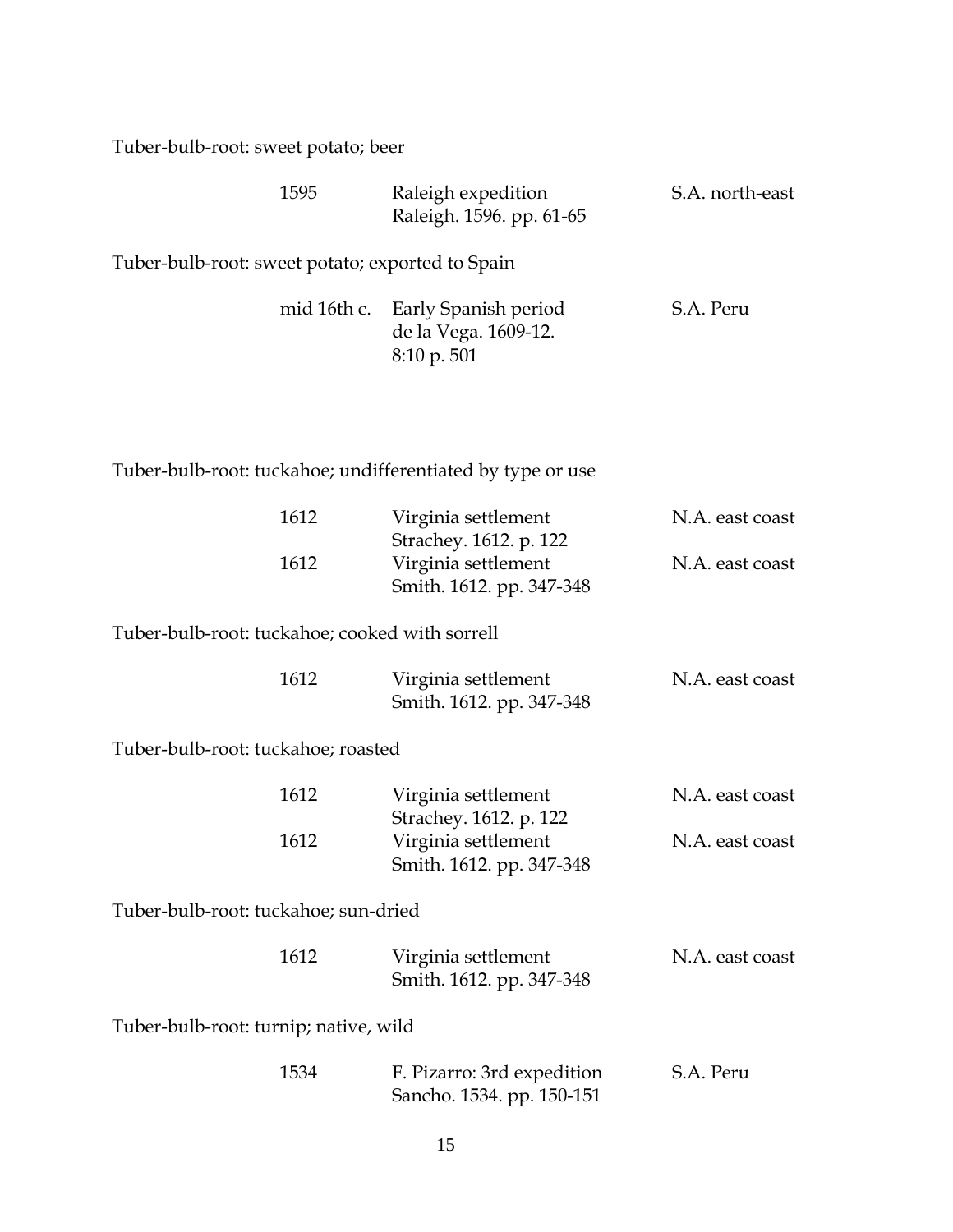## Tuber-bulb-root: turnip; domesticated; European introduction

|      | mid 16th c. Early Spanish period | S.A. Peru       |
|------|----------------------------------|-----------------|
|      | de la Vega. 1609-12.             |                 |
|      | 9:29 pp. $601-602$               |                 |
| 1612 | Virginia settlement              | N.A. east coast |
|      | Strachey. 1612. pp. 38-39        |                 |

Tuber-bulb-root: yam; general descriptions

| 1493-94                                                       | Columbus: 2nd voyage    | Caribbean   |
|---------------------------------------------------------------|-------------------------|-------------|
|                                                               | Columbus. 16th century? |             |
|                                                               | Vol. 1, p. 64           |             |
| 1599-1602                                                     | Champlain voyage.       | C.A. Mexico |
|                                                               | Champlain. 1603. p. 32  |             |
| Tuber-bulb-root: yam; paste prepared as flour; baked as bread |                         |             |
| 1493-94                                                       | Columbus: 2nd voyage    | Caribbean   |
|                                                               | Columbus. 16th century? |             |

Vol. 1, pp. 68-69

Tuber-bulb-root: yam; misidentified; cassava meant (see also root: cassava)

Tuber-bulb-root: yucca; general descriptions

| 1497 | Vespucci: 1st voyage       | Caribbean   |
|------|----------------------------|-------------|
|      | Vespucci. 1504. pp.3-11    |             |
| 1502 | Columbus: 4th voyage       | Caribbean   |
|      | Diego Mendez. 1536.        |             |
|      | Vol. 2, p. 124             |             |
| 1518 | Grivjala expedition        | C.A. Mexico |
|      | Bernal Diaz.1576. p. 26    |             |
| 1519 | Cortez expedition          | C.A. Mexico |
|      | Bernal Diaz. 1576.         |             |
|      | pp. 76-78                  |             |
| 1519 | Cortez expedition          | C.A. Mexico |
|      | Cortés. 1st letter. 1519.  |             |
|      | pp. 14-22                  |             |
| 1519 | Cortez expedition          | C.A. Mexico |
|      | de Sahaun. 1555. pp. 19-20 |             |
| 1526 | Cortez expedition          | C.A. Mexico |
|      | Cortés: 5th letter. 1526,  |             |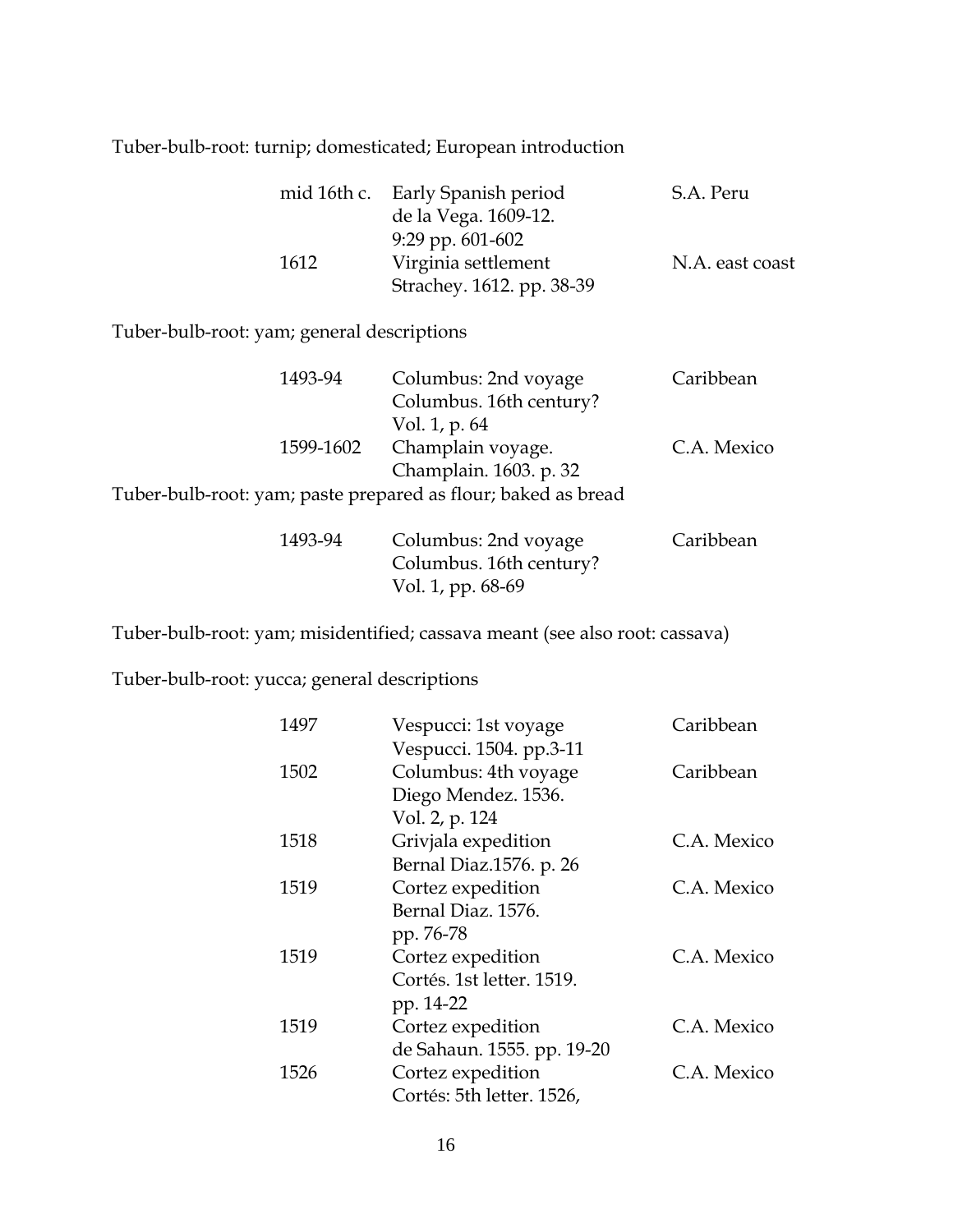|           | p. 293                     |                 |
|-----------|----------------------------|-----------------|
| 1539-42   | DeSoto expedition          | Caribbean       |
|           | de Elvas. 1557.            |                 |
|           | Vol. 1 pp. 13-14           |                 |
| 1540      | Coronado expedition        | N.A. southwest  |
|           | de Alarcon. 1540. p. 142   |                 |
| 1595      | Raleigh expedition         | Caribbean       |
|           | Raleigh. 1596. p. 4        |                 |
| 1595      | Raleigh expedition         | S.A. north-east |
|           | Raleigh. 1596. pp. 61-65   |                 |
| 1599-1602 | Champlain voyage.          | Caribbean       |
|           | Champlain. 1603. pp. 7-12  |                 |
| 1599-1602 | Champlain voyage.          | C.A. Mexico     |
|           | Champlain. 1603. p. 32     |                 |
| 1607      | Newport Expedition         | Caribbean       |
|           | Perkins. 1608. pp. 159-161 |                 |
|           |                            |                 |

Tuber-bulb-root: yucca; flour

| 1502      | Columbus: 4th voyage       | Caribbean   |
|-----------|----------------------------|-------------|
|           | Diego Mendez. 1536.        |             |
|           | Vol. 2, p. 124             |             |
| 1519      | Cortez expedition          | C.A. Mexico |
|           | Cortés. 1st letter. 1519.  |             |
|           | pp. 14-22                  |             |
| 1539-42   | DeSoto expedition          | Caribbean   |
|           | de Elvas. 1557.            |             |
|           | Vol. 1 pp. 13-14           |             |
| 1599-1602 | Champlain voyage.          | Caribbean   |
|           | Champlain. 1603. pp. 7-12  |             |
| 1599-1602 | Champlain voyage.          | C.A. Mexico |
|           | Champlain. 1603. p. 32     |             |
| 1607      | Newport Expedition         | Caribbean   |
|           | Perkins. 1608. pp. 159-161 |             |
|           |                            |             |

Tuber-bulb-root: yucca (see also root: cassava)

Tuckahoe (root): undifferentiated

| 1612 | Virginia settlement      | N.A. east coast |
|------|--------------------------|-----------------|
|      | Strachey. 1612. p. 122   |                 |
| 1612 | Virginia settlement      | N.A. east coast |
|      | Smith. 1612. pp. 347-348 |                 |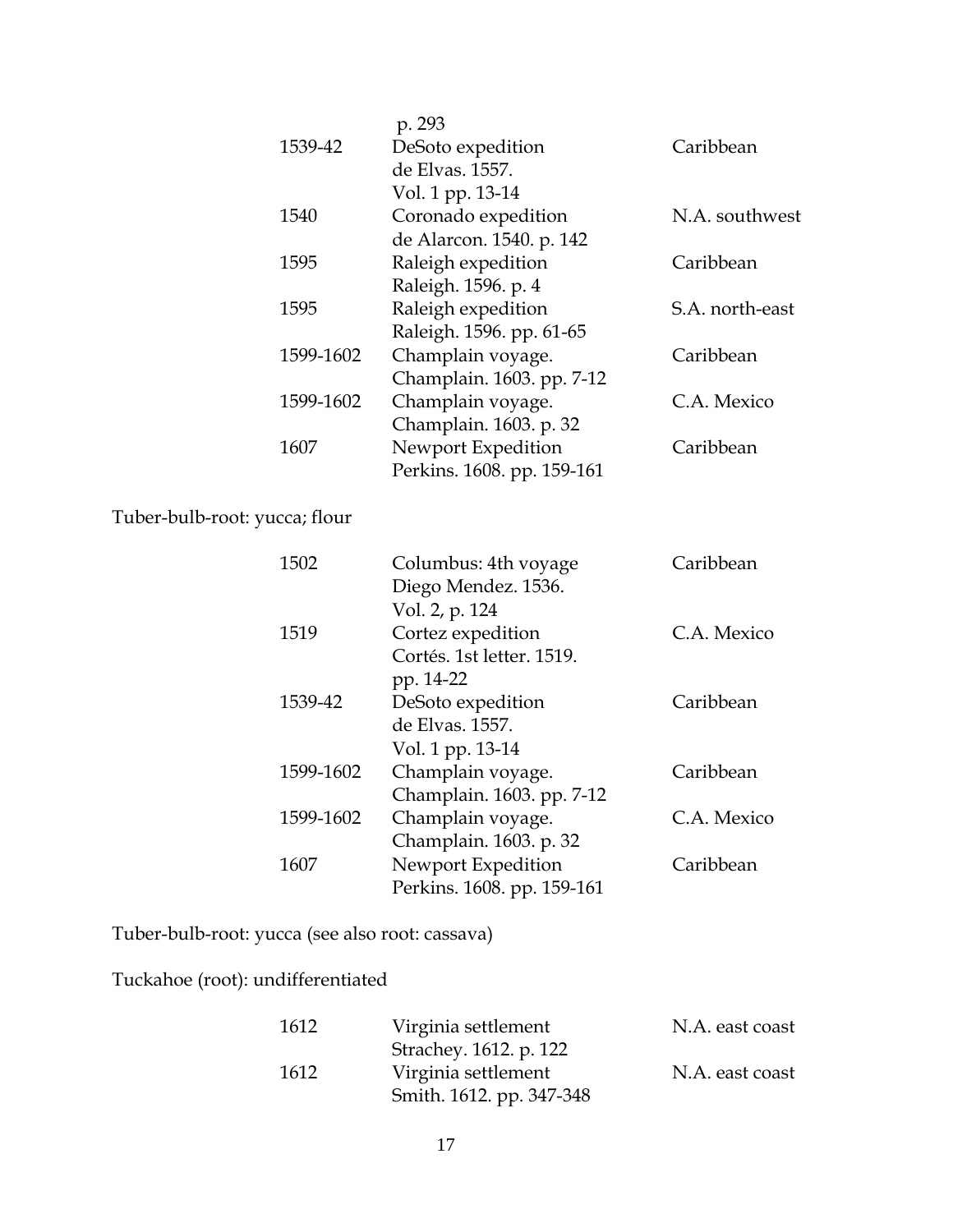Tuckahoe (root): cooked with sorrel

|                                           | 1612    | Virginia settlement<br>Smith. 1612. pp. 347-348                           | N.A. east coast |
|-------------------------------------------|---------|---------------------------------------------------------------------------|-----------------|
| Tuckahoe (root): flour; prepared as bread |         |                                                                           |                 |
|                                           | 1612    | Virginia settlement<br>Strachey. 1612. p. 122.                            | N.A. east coast |
| Tuckahoe (root): roasted                  |         |                                                                           |                 |
|                                           | 1612    | Virginia settlement                                                       | N.A. east coast |
|                                           | 1612    | Strachey. 1612. p. 122<br>Virginia settlement<br>Smith. 1612. pp. 347-348 | N.A. east coast |
| Tuckahoe (root): sun-dried                |         |                                                                           |                 |
|                                           | 1612    | Virginia settlement<br>Smith. 1612. pp. 347-348                           | N.A. east coast |
| Tuna (see prickly pear)                   |         |                                                                           |                 |
| Tunney (fish)                             | 1592-93 | New England Settlements.<br>Hayes. 1592-93. pp. 170-172.                  | N.A. northeast  |
| Turbot (fish)                             | 1603    | Pringe Expedition<br>Pringe. 1603. pp. 225-226                            | N.A. northeast  |
|                                           |         | Turkey: native, tame/wild?; general descriptions; live birds and/or meat  |                 |
|                                           | 1519    | Cortez expedition                                                         | C.A. Mexico     |

| 1519    | Cortez expedition          | C.A. Mexico    |
|---------|----------------------------|----------------|
|         | Cortés. 1st letter. 1519.  |                |
|         | pp. 14-22                  |                |
| 1519    | Cortez expedition          | C.A. Mexico    |
|         | Bernal Diaz. 1576.         |                |
|         | pp. 216-217                |                |
| 1519    | Cortez expedition          | C.A. Mexico    |
|         | de Sahaun. 1555. pp. 19-20 |                |
| 1539-42 | DeSoto expedition          | N.A. southeast |
|         | Fidalgo de Elvas. 1557.    |                |
|         |                            |                |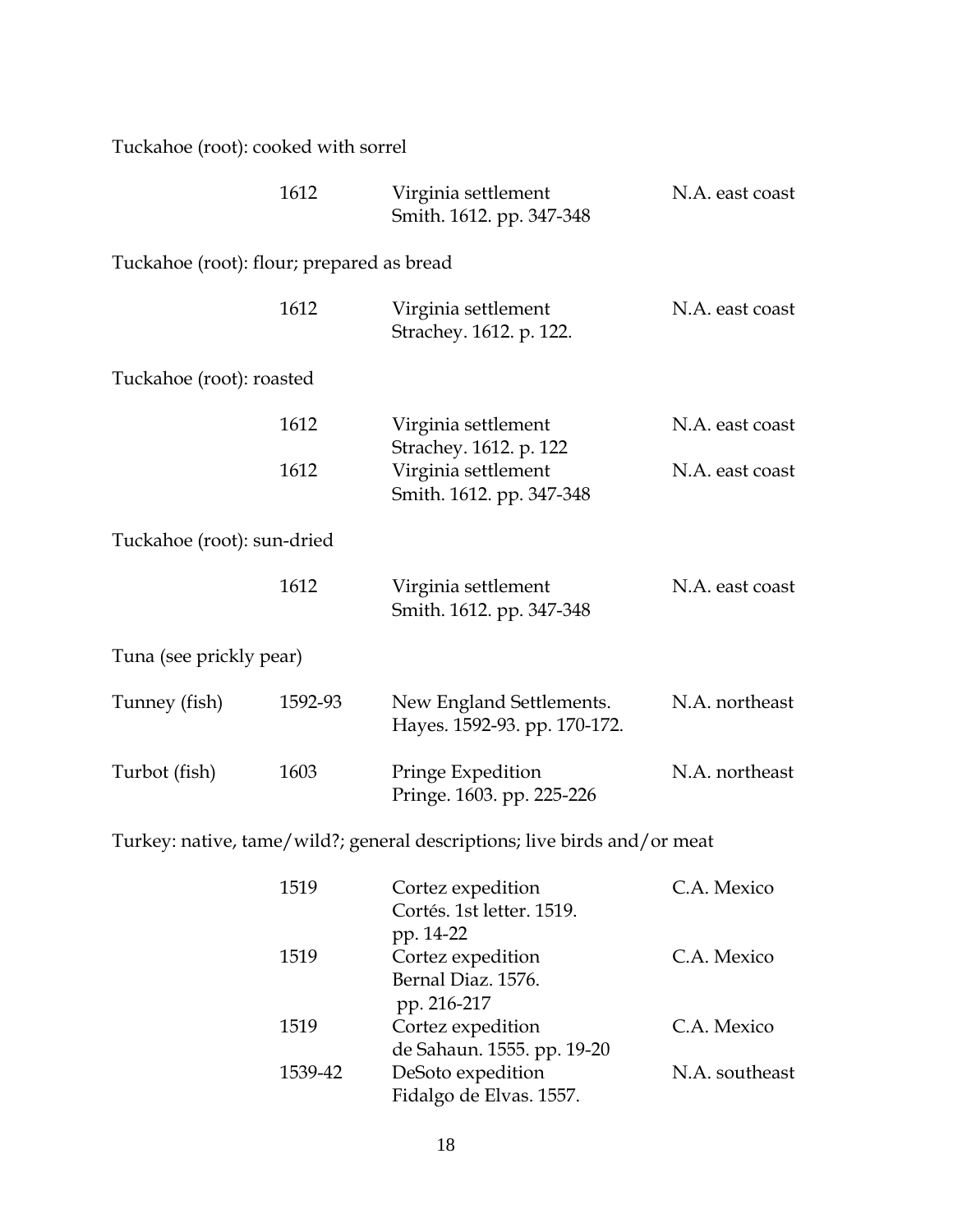|         | Vol. 1. pp. 51-57            |                 |
|---------|------------------------------|-----------------|
| 1539-42 | De Soto expedition           | N.A. southeast  |
|         | de Oviedo y Valdés. 1546.    |                 |
|         | Vol. 2, p. 82                |                 |
| 1540-42 | Coronado expedition          | N.A. southwest  |
|         | de Castañada. 1596.          |                 |
|         | Part 1, p. 24                |                 |
| 1540    | Coronado expedition          | N.A. southwest  |
|         | de Mendoza. 1540a.           |                 |
|         | pp. 83-84                    |                 |
| 1585    | Virginia settlement          | N.A. east coast |
|         | Hariot. 1588. pp. 358-359    |                 |
| 1586    | Florida settlement           | N.A. southeast  |
|         | de Laudonnière. 1586.        |                 |
|         | p. 196                       |                 |
| 1586    | Florida settlement           | N.A. southeast  |
|         | Burgoigon. 1586.             |                 |
|         | pp. 764-765                  |                 |
| 1606    | Archer Expedition            | N.A. east coast |
|         | Percy. 1608a. pp. 137-138    |                 |
| 1607    | Virginia settlement          | N.A. east coast |
|         | Archer. 1607a. pp. 82-86     |                 |
| 1608    | Virginia settlement          | N.A. east coast |
|         | White. 1608. pp. 149         |                 |
| 1608    | Virginia settlement          | N.A. east coast |
|         | Smith. 1608. p. 188          |                 |
| 1609    | Virginia settlement          | N.A. east coast |
|         | Mangnel [Irish spy account]. |                 |
|         | 1610. pp. 151-153            |                 |
| 1612    | Virginia settlement          | N.A. east coast |
|         | Strachey. 1612. pp. 79-80,   |                 |
|         | also p. 126                  |                 |
| 1612    | Virginia settlement          | N.A. east coast |
|         | Smith. 1612. pp. 359-360     |                 |

Turkey: native, tame/wild?; bartered by Native Americans to Europeans for swords

| 1608 | Virginia settlement | N.A. east coast |
|------|---------------------|-----------------|
|      | Smith. 1608. p. 199 |                 |

Turkey: native, tame/wild?; eggs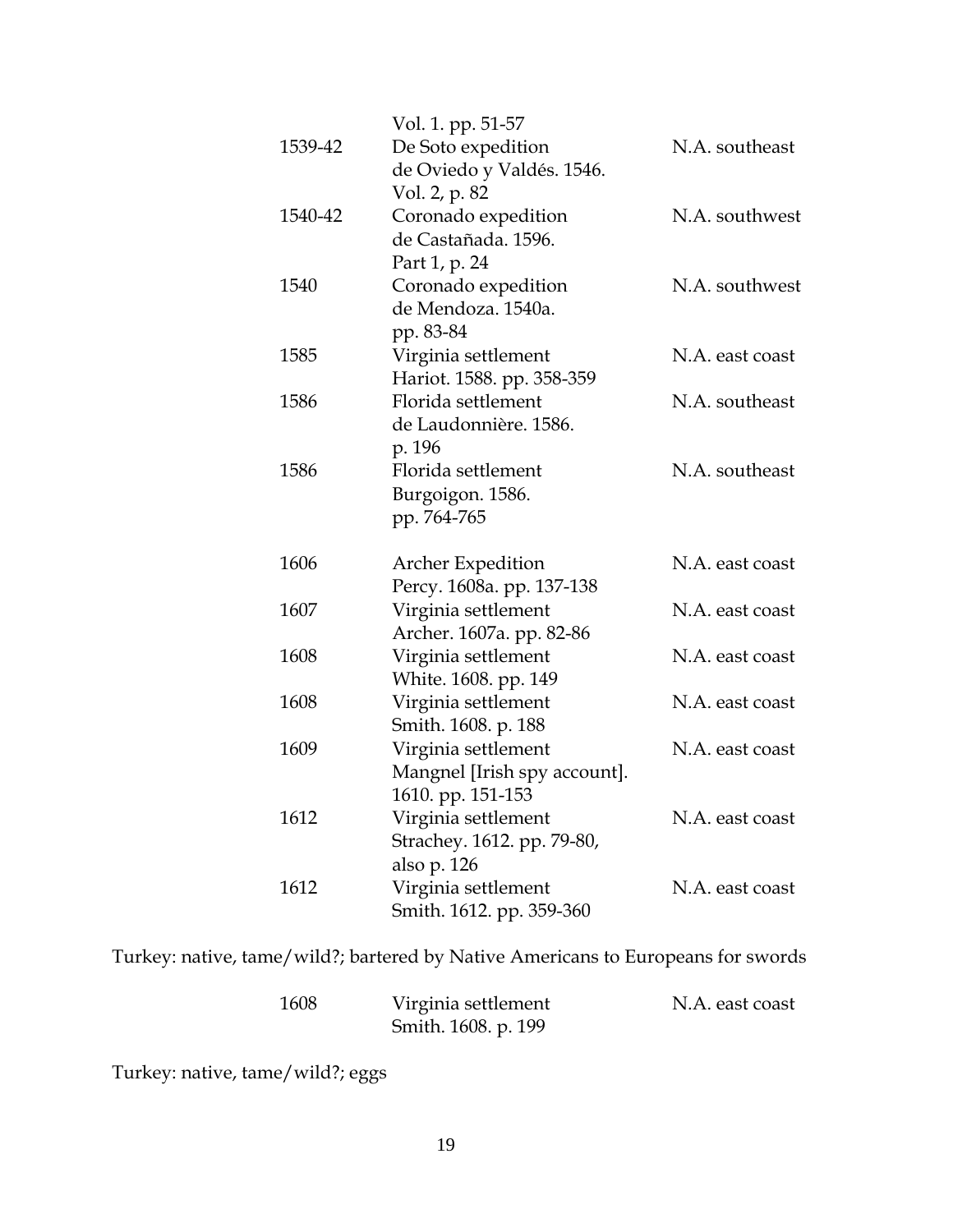| N.A. east coast |
|-----------------|
| N.A. east coast |
|                 |
| N.A. east coast |
|                 |
|                 |
| C.A. Mexico     |
|                 |
|                 |
| N.A. east coast |
|                 |
|                 |
|                 |
|                 |
|                 |
|                 |
|                 |
|                 |
|                 |
|                 |
| N.A. east coast |
|                 |
|                 |
| N.A. northeast  |
|                 |
| S.A. northeast  |
|                 |
|                 |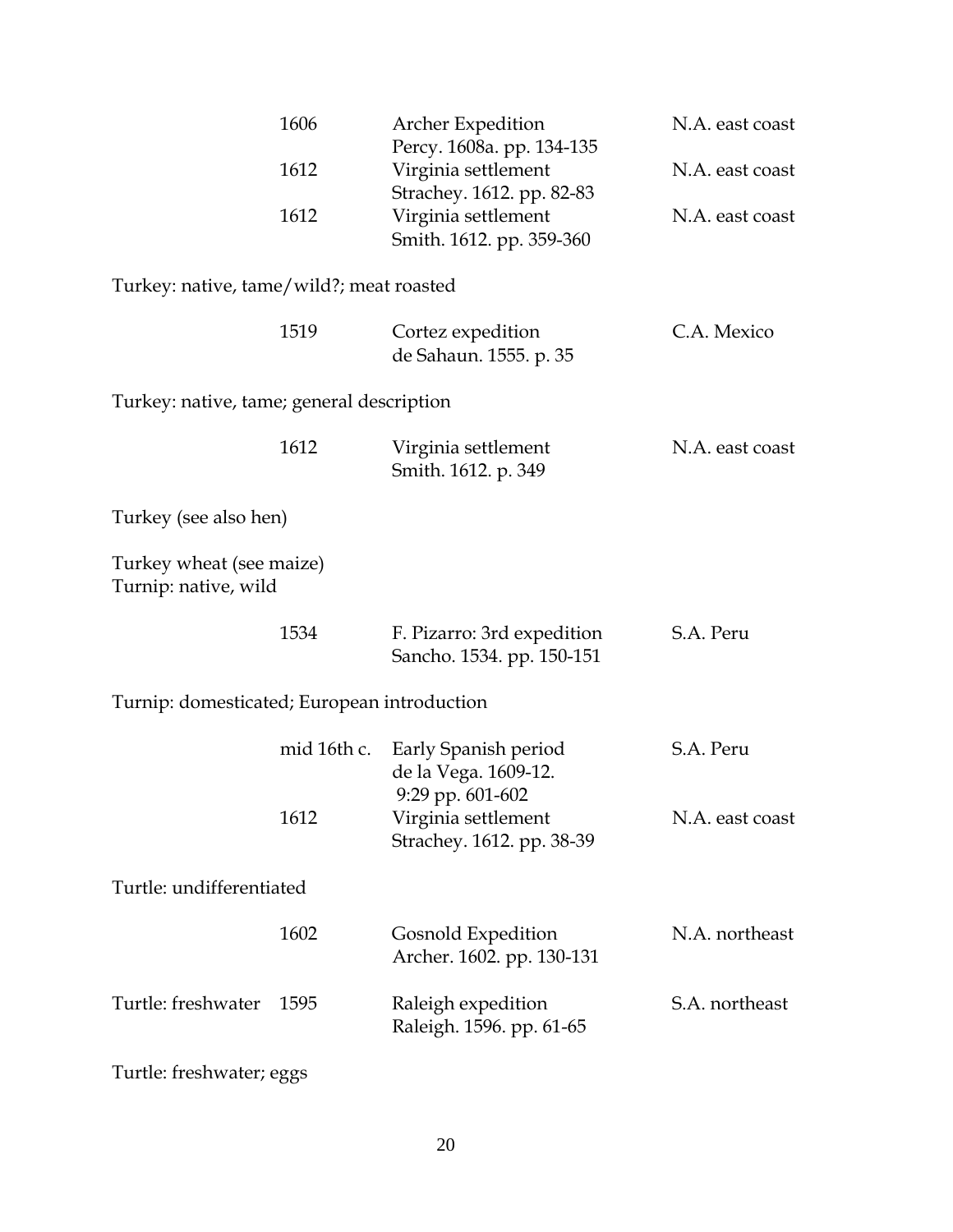|                                   | 1595        | Raleigh expedition<br>Raleigh. 1596. pp. 61-65                   | S.A. northeast  |
|-----------------------------------|-------------|------------------------------------------------------------------|-----------------|
| Turtle: marine                    | 1493-94     | Columbus: 2nd voyage<br>Bernaldez. 1513.<br>Vol. 1, pp. 132-133  | Caribbean       |
| Turtle: terrestrial               |             |                                                                  |                 |
|                                   | 1585        | Virginia settlement<br>Hariot. 1588. p. 362                      | N.A. east coast |
|                                   | 1585-86     | Drake expedition<br>Primrose Journal. 1586.<br>pp. 307-308       | N.A. east coast |
| Turtle dove                       | 1519        | Cortez expedition<br>Cortés. 1st letter. 1519.<br>pp. 14-22      | C.A. Mexico     |
|                                   | 1520        | Cortez expedition<br>Cortés: 2nd letter. 1520,<br>pp. 86-89      | C.A. Mexico     |
|                                   | mid 16th c. | Early Spanish period<br>de la Vega. 1609-12.<br>8:20 pp. 523-525 | S.A. Peru       |
|                                   | 1586        | Florida settlement<br>de Laudonnière. 1586. p. 196               | N.A. southeast  |
| Uchu (see pepper: pimiento)       |             |                                                                  |                 |
| Uppowoc (see tobacco)             |             |                                                                  |                 |
| Urpi (see ring dove)              |             |                                                                  |                 |
| Ussun (see plum: general, native) |             |                                                                  |                 |
|                                   |             | Vegetable: general descriptions; undifferentiated by type or use |                 |
|                                   | 1519        | Cortez expedition<br>Bernal Diaz. 1576.<br>pp. 151-152           | C.A. Mexico     |
|                                   | 1520        | Cortez expedition<br>Cortés: 2nd letter. 1520,<br>pp. 50-51      | C.A. Mexico     |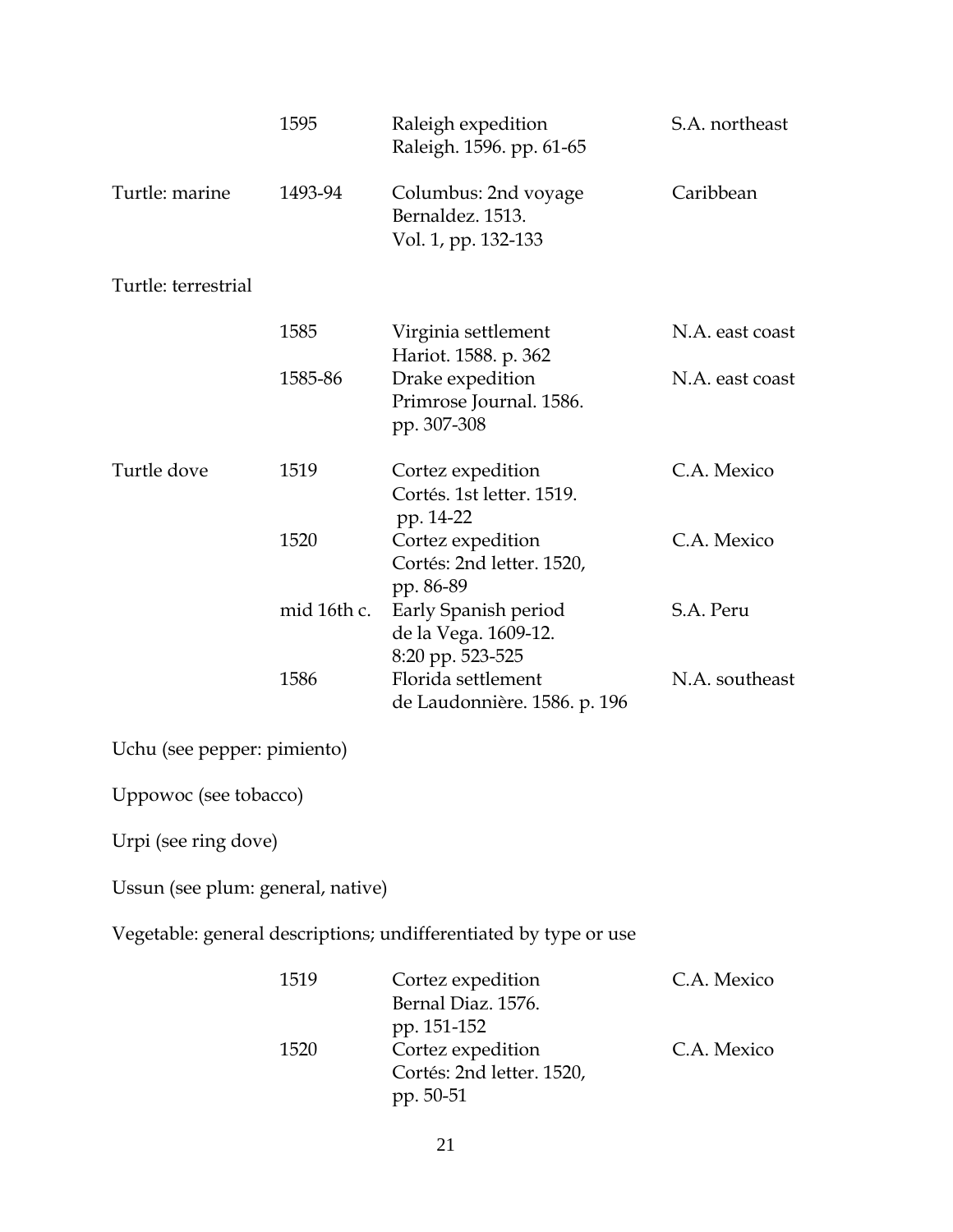| 1532-34 | F. Pizarro: 3rd expedition<br>P. Pizarro. 1571.<br>Vol. 1. p. 155          | S.A. Peru |
|---------|----------------------------------------------------------------------------|-----------|
| 1534    | F. Pizarro: 3rd expedition<br>Sancho. 1534.<br>pp. 150-151                 | S.A. Peru |
|         | mid 16th c. Early Spanish period<br>de la Vega. 1609-12.<br>1:11 pp. 34-35 | S.A. Peru |

Vegetable: artichoke; native, wild

| 1520      | Cortez expedition          | C.A. Mexico |
|-----------|----------------------------|-------------|
|           | Cortés: 2nd letter. 1520,  |             |
|           | pp. 86-89                  |             |
| 1599-1602 | Champlain voyage.          | C.A. Mexico |
|           | Champlain. 1603. pp. 32-33 |             |

Vegetable: artichoke; native, wild; introduced to Peru by Spanish living in Mexico

|  | mid 16th c. Early Spanish period | S.A. Peru |
|--|----------------------------------|-----------|
|  | de la Vega. 1609-12.             |           |
|  | 9:29 pp. $601-602$               |           |

Vegetable: asparagus; European introduction

|  | mid 16th c. Early Spanish period | S.A. Peru |
|--|----------------------------------|-----------|
|  | de la Vega. 1609-12.             |           |
|  | 9:29 pp. $601-602$ , also        |           |
|  | 9:30, pp. 605-606                |           |

Vegetable: blite (see also Spinach; native, wild)

| 1539-42 | DeSoto expedition         | N.A. southeast |
|---------|---------------------------|----------------|
|         | de Oviedo y Valdés. 1546. |                |
|         | Vol. 2, p. 95             |                |

Vegetable: cabbage; native, wild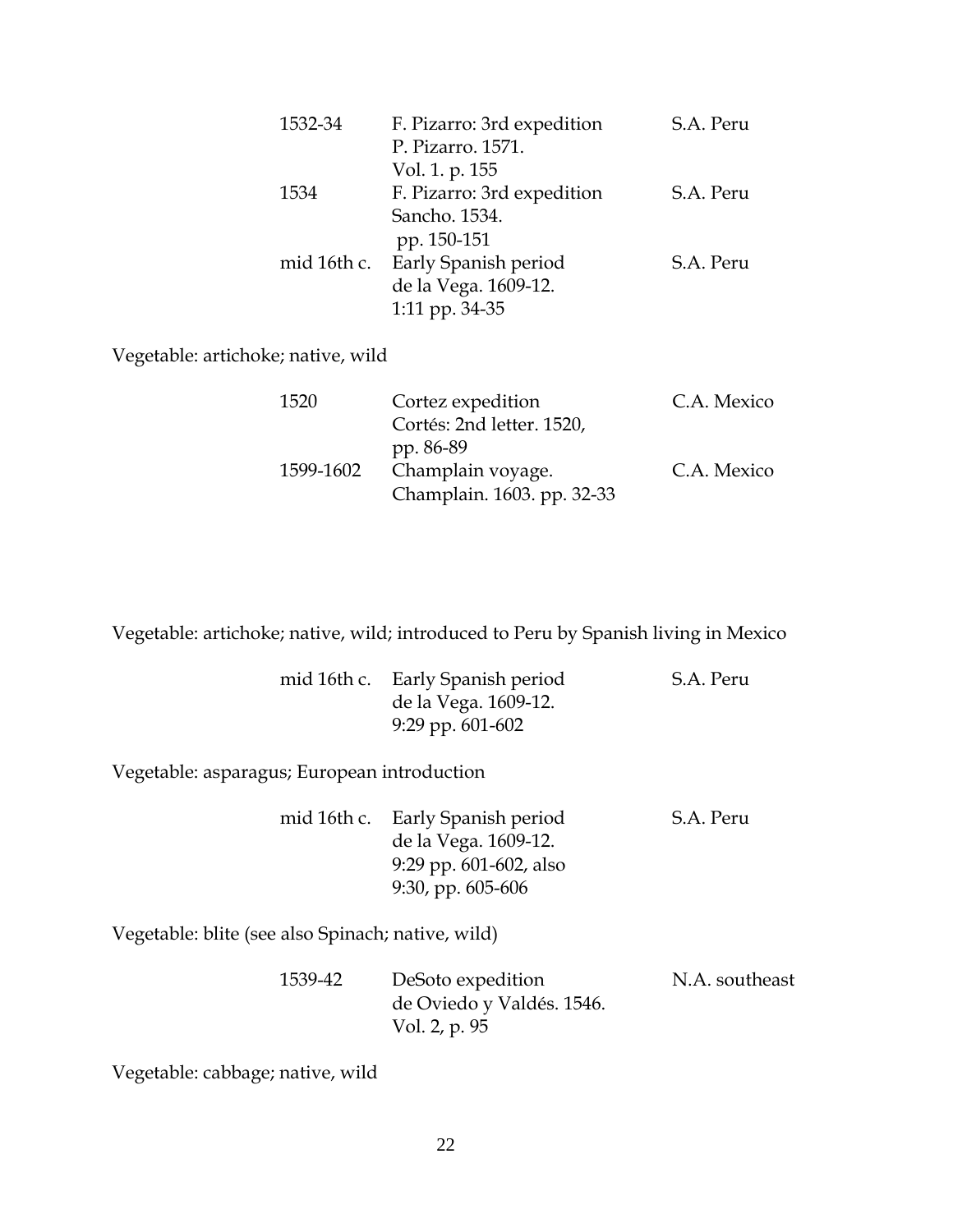| 1539-42 | DeSoto expedition | Caribbean |
|---------|-------------------|-----------|
|         | de Elvas. 1557.   |           |
|         | Vol. 1 pp. 14-15  |           |

Vegetable: cabbage; domesticated; European introduction

|           | mid 16th c. Early Spanish period | S.A. Peru   |
|-----------|----------------------------------|-------------|
|           | de la Vega. 1609-12.             |             |
|           | $9:29$ pp. $601-602$             |             |
| 1599-1602 | Champlain voyage.                | Caribbean   |
|           | Champlain. 1603. pp. 6-7         |             |
| 1599-1602 | Champlain voyage.                | C.A. Mexico |
|           | Champlain. 1603. pp. 32-33       |             |

Vegetable: calabash; boiled

|             | mid 16th c. Early Spanish period | S.A. Peru |
|-------------|----------------------------------|-----------|
|             | de la Vega. 1609-12.             |           |
| 8:10 p. 501 |                                  |           |

Vegetable: calabash; stewed

|  | mid 16th c. Early Spanish period | S.A. Peru |
|--|----------------------------------|-----------|
|  | de la Vega. 1609-12. 8:10 p. 501 |           |

Vegetable: cowcumber (see cucumber; also gourd: immature; also pumpkin: immature)

| Vegetable: cress | 1520 | Cortez expedition         | C.A. Mexico |
|------------------|------|---------------------------|-------------|
|                  |      | Cortés: 2nd letter. 1520, |             |
|                  |      | pp. 86-89                 |             |

Vegetable: cress (see also vegetable: watercress)

Vegetable: cucumber; native, wild

 mid 16th c. Early Spanish period S.A. Peru de la Vega. 1609-12. 8:11 p. 502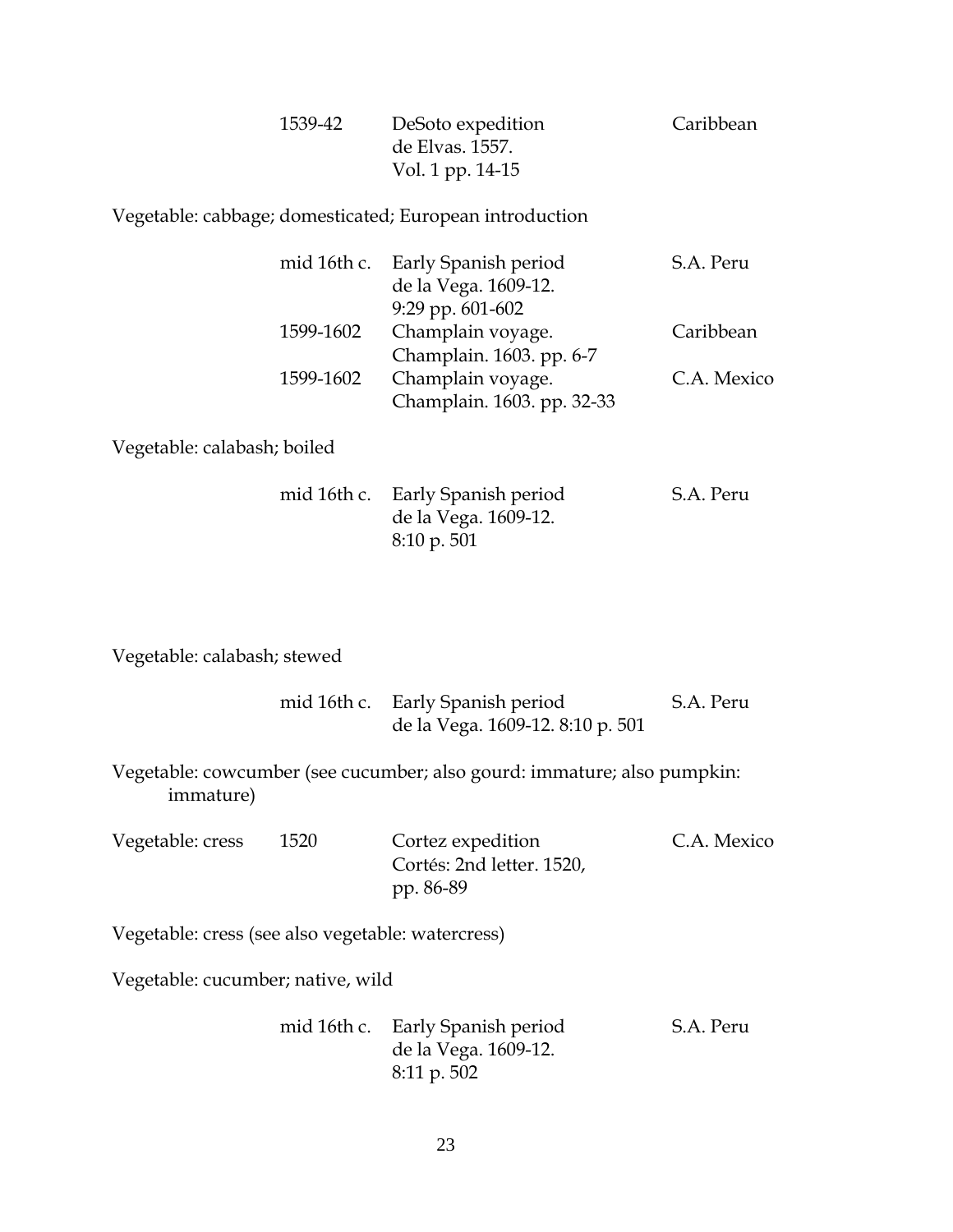| N.A. east coast | Barlow expedition         | 1584 |
|-----------------|---------------------------|------|
|                 | Barlow. 1584. pp. 105-106 |      |

Vegetable: cucumber; domesticated; European introduction; also called Spanish cucumber

| mid 16th c. | Early Spanish period       | S.A. Peru       |
|-------------|----------------------------|-----------------|
|             | de la Vega. 1609-12.       |                 |
|             | 9:28 pp. 599-600           |                 |
| 1562        | Florida settlement         | N.A. southeast  |
|             | Ribault. 1582. pp. 101-108 |                 |
| 1582        | American summary           | N.A. east coast |
|             | Hakluyt. 1582. pp. 139-141 |                 |
| 1585-86     | Drake expedition           | Caribbean       |
|             | Bigges. 1589. pp. 228-229  |                 |
| 1599-1602   | Champlain voyage.          | C.A. Mexico     |
|             | Champlain. 1603. pp. 32-33 |                 |
|             |                            |                 |

Vegetable: eggplant; European introduction

|  | mid 16th c. Early Spanish period | S.A. Peru |
|--|----------------------------------|-----------|
|  | de la Vega. 1609-12.             |           |
|  | 9:29. pp. 601-602                |           |

Vegetable: endive; European introduction

|      | mid 16th c. Early Spanish period | S.A. Peru       |
|------|----------------------------------|-----------------|
|      | de la Vega. 1609-12.             |                 |
|      | 9:29. pp. $601-602$              |                 |
| 1612 | Virginia settlement              | N.A. east coast |
|      | Strachey. 1612. pp. 38-39        |                 |

Vegetable: gourd; edible; native, wild

| 1584 | Barlow expedition         | N.A. east coast |
|------|---------------------------|-----------------|
|      | Barlow. 1584. pp. 105-106 |                 |

Vegetable: gourd; edible; native, wild; immature (cowcumber)

| 1603 | Pringe Expedition         | N.A. northeast |
|------|---------------------------|----------------|
|      | Pringe. 1603. pp. 223-224 |                |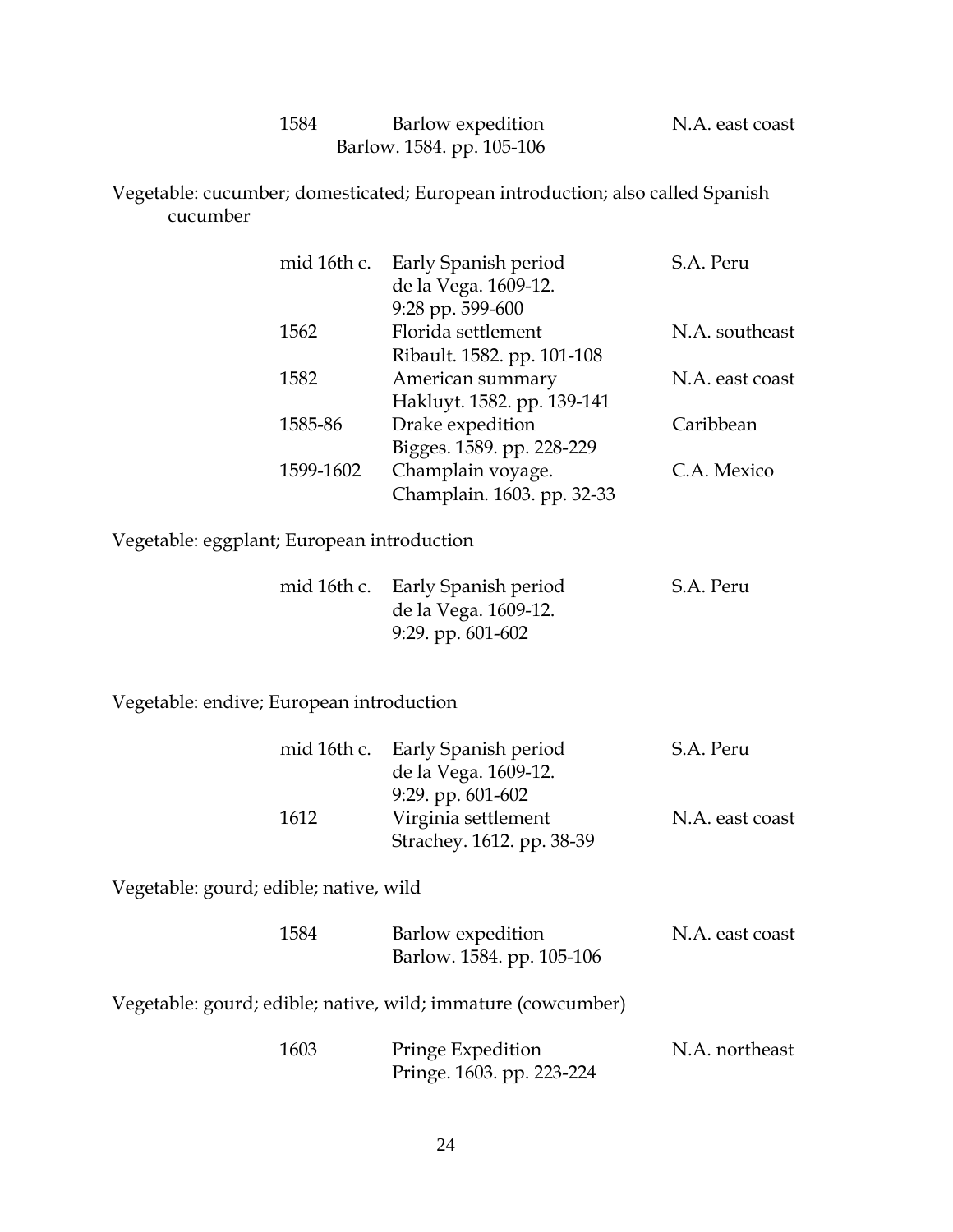Vegetable: gourd; edible; native; planted by Native Americans

| 1607 | Virginia settlement       | N.A. east coast |
|------|---------------------------|-----------------|
|      | Archer. 1607. pp. 82-86   |                 |
| 1612 | Virginia settlement       | N.A. east coast |
|      | Strachey. 1612. pp. 79-80 |                 |

Vegetable: gourd; edible; domesticated; European introduction

|  | mid 16th c. Early Spanish period | S.A. Peru |
|--|----------------------------------|-----------|
|  | de la Vega. 1609-12.             |           |
|  | $9:28$ pp. 599-600               |           |

Vegetable: gourd; domesticated; European introduction; immature (see also cowcumber)

Vegetable: lettuce; native, wild?

|                                                         | 1599-1602 Champlain voyage.<br>Champlain. 1603. pp. 32-33                        | C.A. Mexico |
|---------------------------------------------------------|----------------------------------------------------------------------------------|-------------|
| Vegetable: lettuce; domesticated; European introduction |                                                                                  |             |
|                                                         | mid 16th c. Early Spanish period<br>de la Vega. 1609-12.<br>$9:29$ pp. $601-602$ | S.A. Peru   |
| Vegetable: maguey leaf: roasted                         |                                                                                  |             |

Vegetable: maguey leaf;

| 1540-42 |             | Coronado expedition      | N.A. southwest |
|---------|-------------|--------------------------|----------------|
|         |             | Jaramillo. 16th century? |                |
|         | pp. 119-120 |                          |                |

Vegetable: melon; native, wild; undifferentiated

| 1582    | American summary           | N.A. east coast |
|---------|----------------------------|-----------------|
|         | Hakluyt. 1582. pp. 139-141 |                 |
| 1540-42 | Coronado expedition        | N.A. southwest  |
|         | de Castañada. 1596.        |                 |
|         | Part 2, pp. 50-51          |                 |
| 1540-42 | Coronado expedition        | N.A. southwest  |
|         | Translado de las Nuevas.   |                 |
|         | 16th century? p. 102       |                 |
|         |                            |                 |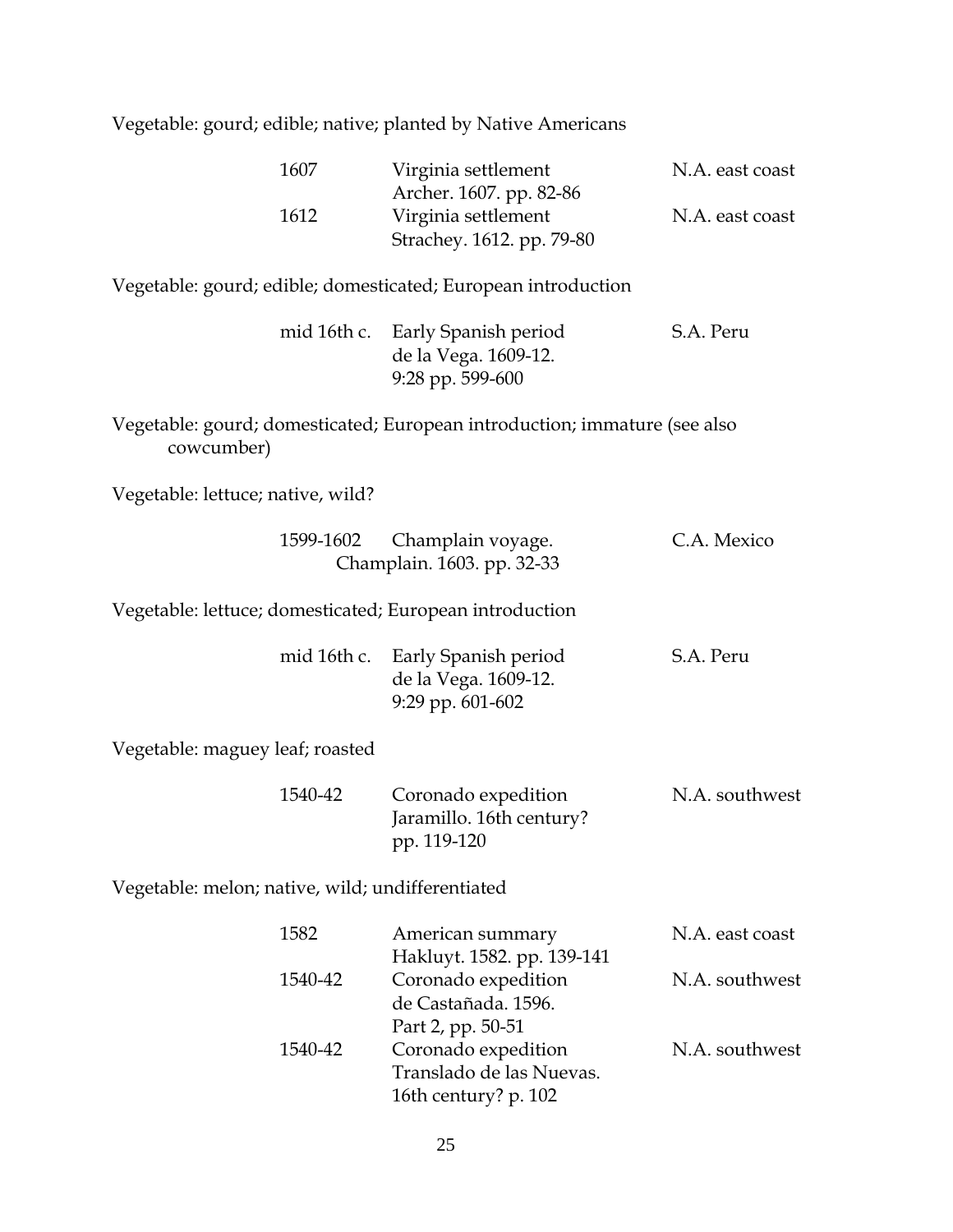| 1540-42                                                  | Coronado expedition<br>Relacion del Suceso.<br>16th century? p. 107           | N.A. southwest  |
|----------------------------------------------------------|-------------------------------------------------------------------------------|-----------------|
| 1540-42                                                  | Coronado expedition<br>Jaramillo. 16th century?<br>pp. 119-120                | N.A. southwest  |
| 1540-42                                                  | Coronado expedition<br>de Alvarado & de Padilla.<br>16th century? pp. 129-130 | N.A. southwest  |
| 1540-42                                                  | Coronado expedition<br>de Alvarado & Padilla.<br>16th century?. p. 183        | N.A. southwest  |
| 1540                                                     | Coronado expedition<br>de Mendoza. 1540a,<br>pp. 83-84                        | N.A. southwest  |
| 1540                                                     | Coronado expedition<br>de Mendoza. 1540b.<br>pp. 158-159                      | N.A. southwest  |
| mid 16th c.                                              | Early Spanish period<br>de la Vega. 1609-12.<br>8:10 p. 501                   | S.A. Peru       |
| 1584                                                     | Barlow expedition<br>Barlow. 1584. pp. 105-106                                | N.A. east coast |
| 1587                                                     | Virginia settlement<br>White. 1587. p. 524                                    | N.A. east coast |
| 1599-1602                                                | Champlain voyage.<br>Champlain. 1603. pp. 32-33                               | C.A. Mexico     |
| Vegetable: melon; native, wild; undifferentiated; boiled |                                                                               |                 |
| mid 16th c.                                              | Early Spanish period                                                          | S.A. Peru       |

| de la Vega. 1609-12.   |
|------------------------|
| $8:10 \text{ p. } 501$ |

Vegetable: melon; native, wild; undifferentiated; boiled; cooked with walnut milk (oil)

| 1612                                                    | Virginia settlement<br>Strachey. 1612. p. 121 | N.A. east coast |
|---------------------------------------------------------|-----------------------------------------------|-----------------|
| Vegetable: melon; native, wild; undifferentiated; dried |                                               |                 |
| 1540-42                                                 | Coronado expedition<br>de Castañada. 1596.    | N.A. southwest  |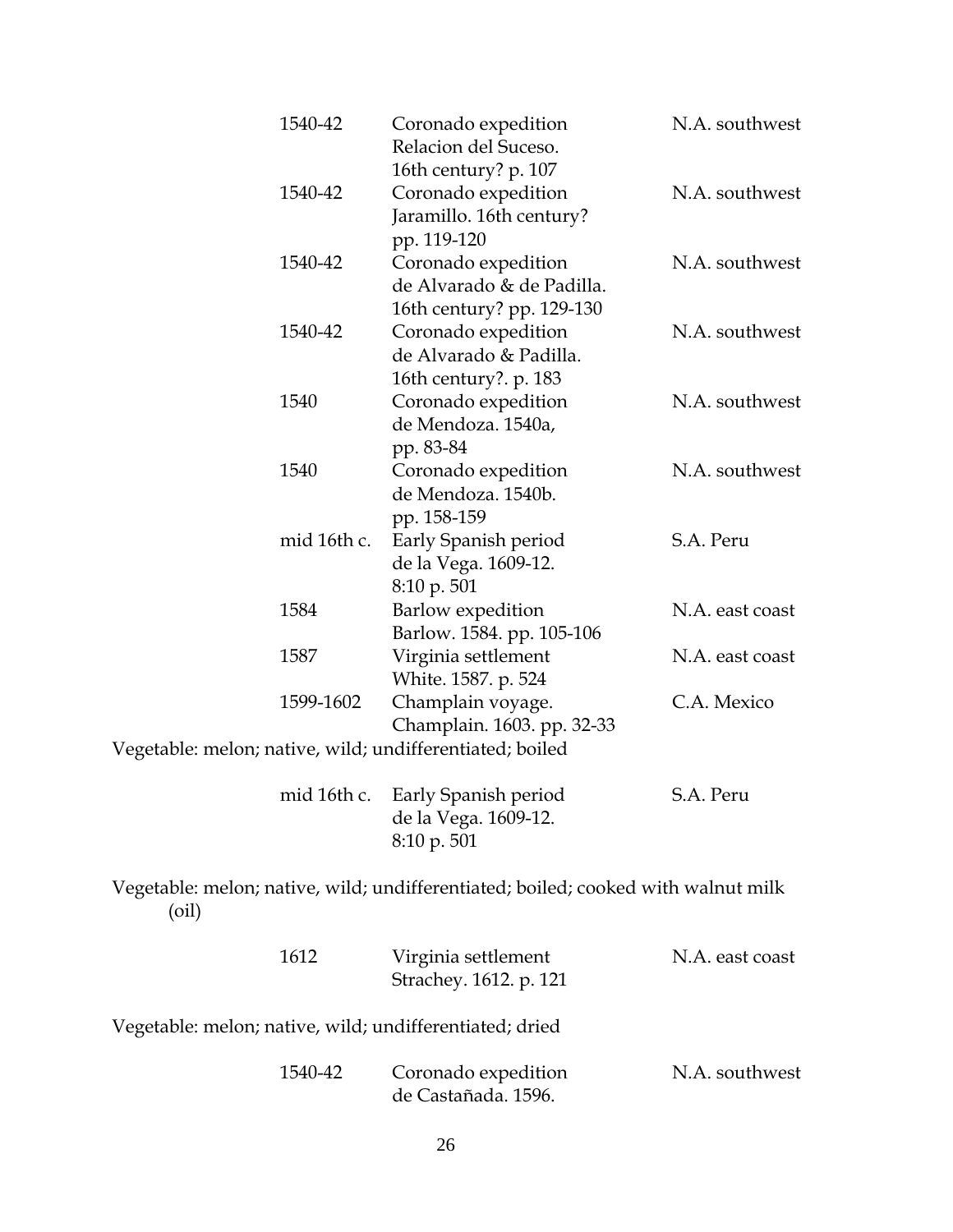## Part 2, pp. 50-51

Vegetable: melon; native, wild; undifferentiated; planted by Native Americans

|                                                                    | 1607        | Virginia settlement<br>Archer. 1607. pp. 99-102                      | N.A. east coast |  |
|--------------------------------------------------------------------|-------------|----------------------------------------------------------------------|-----------------|--|
|                                                                    |             | Vegetable: melon; native, wild; undifferentiated; stewed             |                 |  |
|                                                                    | mid 16th c. | Early Spanish period<br>de la Vega. 1609-12. 8:10 p. 501             | S.A. Peru       |  |
|                                                                    |             | Vegetable: melon; domesticated; European introduction                |                 |  |
|                                                                    |             | mid 16th c. Early Spanish period<br>de la Vega. 1609-12.             | S.A. Peru       |  |
|                                                                    | 1612        | 9:27 pp. 598-599<br>Virginia settlement<br>Strachey. 1612. pp. 38-39 | N.A. east coast |  |
| Vegetable: palmeto cabbage                                         |             |                                                                      |                 |  |
|                                                                    | 1539-42     | DeSoto expedition<br>Fidalgo de Elvas. 1557.<br>Vol. 1, pp. 34-37    | N.A. southeast  |  |
|                                                                    | 1595        | Raleigh expedition<br>Raleigh. 1596. pp. 49-51                       | Caribbean       |  |
| Vegetable: palmeto cabbage; flour; baked as bread                  |             |                                                                      |                 |  |
|                                                                    | 1595        | Raleigh expedition<br>Raleigh. 1596. pp. 49-51                       | Caribbean       |  |
| Vegetable: pumpkin; native; general descriptions; undifferentiated |             |                                                                      |                 |  |
|                                                                    | 1539-42     | DeSoto expedition<br>Fidalgo de Elvas. 1557.<br>Vol. 1, p. 45        | N.A. southeast  |  |
|                                                                    | 1539-42     | De Soto expedition<br>de Oviedo y Valdés. 1546.<br>Vol. 2, p. 82     | N.A. southeast  |  |
|                                                                    | 1584        | Barlow expedition<br>Barlow. 1584. pp. 107-109                       | N.A. east coast |  |
|                                                                    |             |                                                                      |                 |  |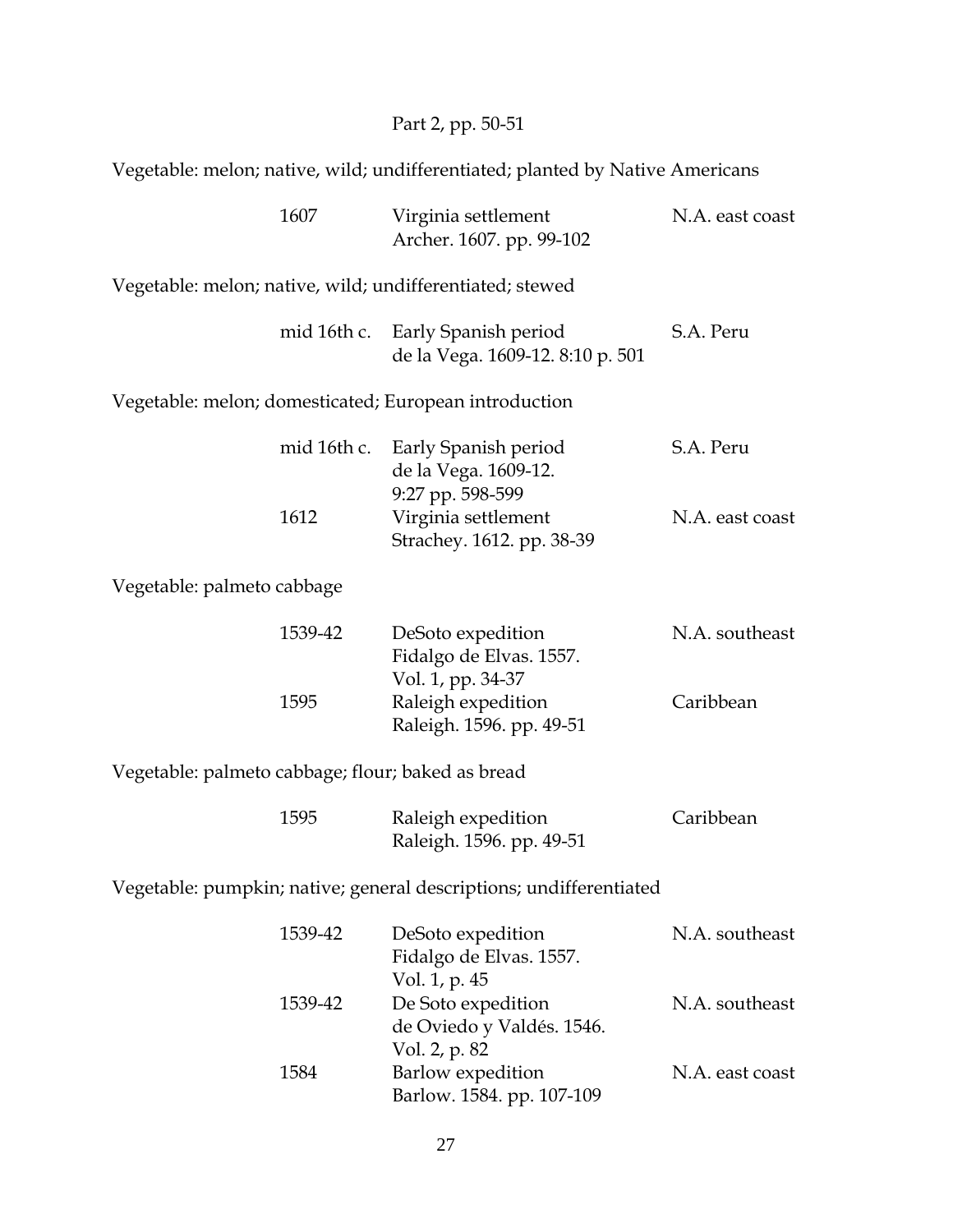| 1585      | Virginia settlement          | N.A. east coast |
|-----------|------------------------------|-----------------|
|           | Hariot. 1588. p. 340         |                 |
| 1586      | Florida settlement           | N.A. southeast  |
|           | de Laudonnière. 1586. p. 196 |                 |
| 1587      | Virginia settlement          | N.A. east coast |
|           | White. 1587. p. 524          |                 |
| 1599-1602 | Champlain voyage.            | C.A. Mexico     |
|           | Champlain. 1603. pp. 32-33   |                 |
| 1603      | Pringe Expedition            | N.A. northeast  |
|           | Pringe. 1603. pp. 223-224    |                 |
| 1612      | Virginia settlement          | N.A. east coast |
|           | Strachey. 1612. pp. 38-39    |                 |
| 1612      | Virginia settlement          | N.A. east coast |
|           | Smith. 1612. pp. 352-353     |                 |

Vegetable: pumpkin; native; immature

| 1603 | Pringe Expedition         | N.A. northeast  |
|------|---------------------------|-----------------|
|      | Pringe. 1603. pp. 223-224 |                 |
| 1612 | Virginia settlement       | N.A. east coast |
|      | Strachey. 1612. pp. 38-39 |                 |

Vegetable: pumpkin; native; planted in gardens by Native Americans

| 1607 | Virginia settlement       | N.A. east coast |
|------|---------------------------|-----------------|
|      | Archer. 1607a. pp. 82-86  |                 |
| 1607 | Virginia settlement       | N.A. east coast |
|      | Archer. 1607b. pp. 99-102 |                 |

Vegetable: pumpkin; native; raw

| 1584 | Barlow expedition         | N.A. east coast |
|------|---------------------------|-----------------|
|      | Barlow. 1584. pp. 107-109 |                 |

Vegetable: pumpkin; native; roasted

| 1539-42 | DeSoto expedition       | N.A. southeast |
|---------|-------------------------|----------------|
|         | Fidalgo de Elvas. 1557. |                |
|         | Vol. 1, pp. 133-134     |                |

Vegetable: pumpkin; native; stewed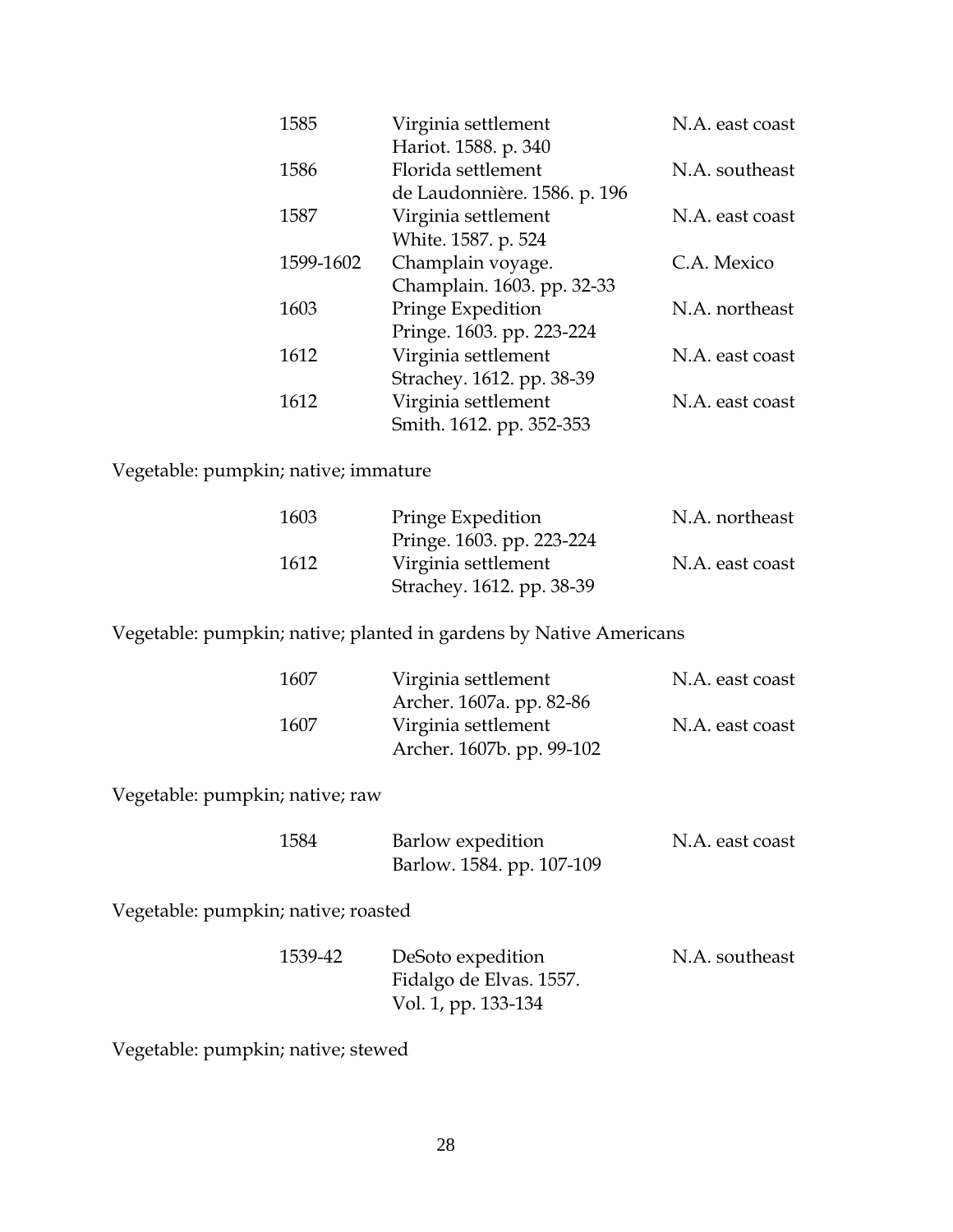|                         | 1584 | Barlow expedition<br>Barlow. 1584. pp. 107-109        | N.A. east coast |
|-------------------------|------|-------------------------------------------------------|-----------------|
| Vegetable: rhubarb 1492 |      | Columbus: 1st voyage<br>Columbus. 1493. Vol. 1, p. 16 | Caribbean       |
|                         | 1562 | Florida settlement<br>Ribault. 1582. pp. 101-108      | N.A. southeast  |

Vegetable: sorrel; general descriptions; undifferentiated by type or use

| 1520                                         | Cortez expedition<br>Cortés: 2nd letter. 1520,<br>pp. 86-89              | C.A. Mexico     |
|----------------------------------------------|--------------------------------------------------------------------------|-----------------|
| 1602                                         | Gosnold Expedition<br>Archer. 1602. pp. 126-128                          | N.A. northeast  |
| 1602                                         | <b>Gosnold Expedition</b><br>Brereton. 1602. p. 160                      | N.A. northeast  |
| 1612                                         | Virginia settlement<br>Smith. 1612. pp. 347-348                          | N.A. east coast |
|                                              | Vegetable: sorrel; cooked with caviar; eaten as famine food by Europeans |                 |
| 1612                                         | Virginia settlement<br>Smith. 1612. pp. 445-447                          | N.A. east coast |
| Vegetable: sorrel; cooked with tuckahoe root |                                                                          |                 |
| 1612                                         |                                                                          |                 |

Vegetable: sorrel; salad ingredient

| 1612                    | Virginia settlement<br>Strachey. 1612. p. 121   | N.A. east coast |
|-------------------------|-------------------------------------------------|-----------------|
| Vegetable: sorrel; soup |                                                 |                 |
| 1602                    | Gosnold Expedition<br>Archer. 1602. pp. 136-138 | N.A. northeast  |

Vegetable: spinach; native, wild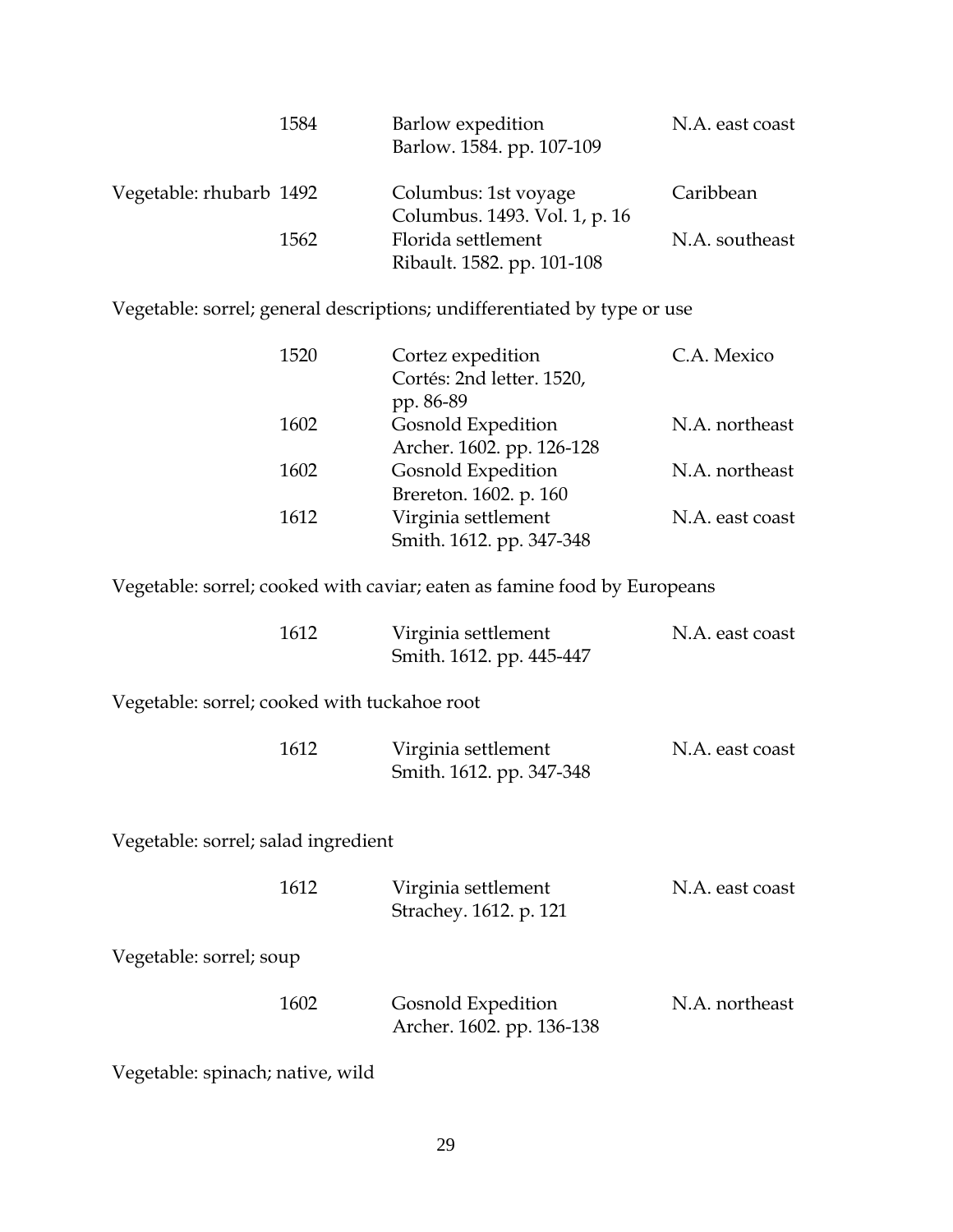|                                                   | 1539-42     | De Soto expedition<br>de Oviedo y Valdés. 1546.<br>Vol. 2, p. 95                 | N.A. southeast  |
|---------------------------------------------------|-------------|----------------------------------------------------------------------------------|-----------------|
|                                                   |             | Vegetable: spinach; domesticated; European introduction                          |                 |
|                                                   | mid 16th c. | Early Spanish period<br>de la Vega. 1609-12.<br>9:29 pp. 601-602                 | S.A. Peru       |
| Vegetable: spinach (see also blite)               |             |                                                                                  |                 |
|                                                   |             | Vegetable: squash; general descriptions; undifferentiated                        |                 |
|                                                   | 1519        | Cortez expedition                                                                | C.A. Mexico     |
|                                                   | 1540        | de Sahaun. 1555. p. 57<br>Coronado expedition<br>de Mendoza. 1540a,<br>pp. 83-84 | N.A. southwest  |
| Vegetable: squash; macock variety                 |             |                                                                                  |                 |
|                                                   | 1612        | Virginia settlement<br>Strachey. 1612. pp. 79-80,<br>also p. 121                 | N.A. east coast |
| Vegetable: thistle; described as famine food      |             |                                                                                  |                 |
|                                                   | 1521        | Cortez expedition<br>Bernal Diaz. 1576. p. 379                                   | C.A. Mexico     |
| Vegetable: thistle; described as "golden variety" |             |                                                                                  |                 |
|                                                   | 1520        | Cortez expedition<br>Cortés: 2nd letter. 1520,<br>pp. 86-89                      | C.A. Mexico     |
| Vegetable: tomato                                 |             |                                                                                  |                 |
|                                                   | 1519        | Cortez expedition<br>Bernal Diaz. 1576.<br>pp. 178-179                           | C.A. Mexico     |
|                                                   |             | 30                                                                               |                 |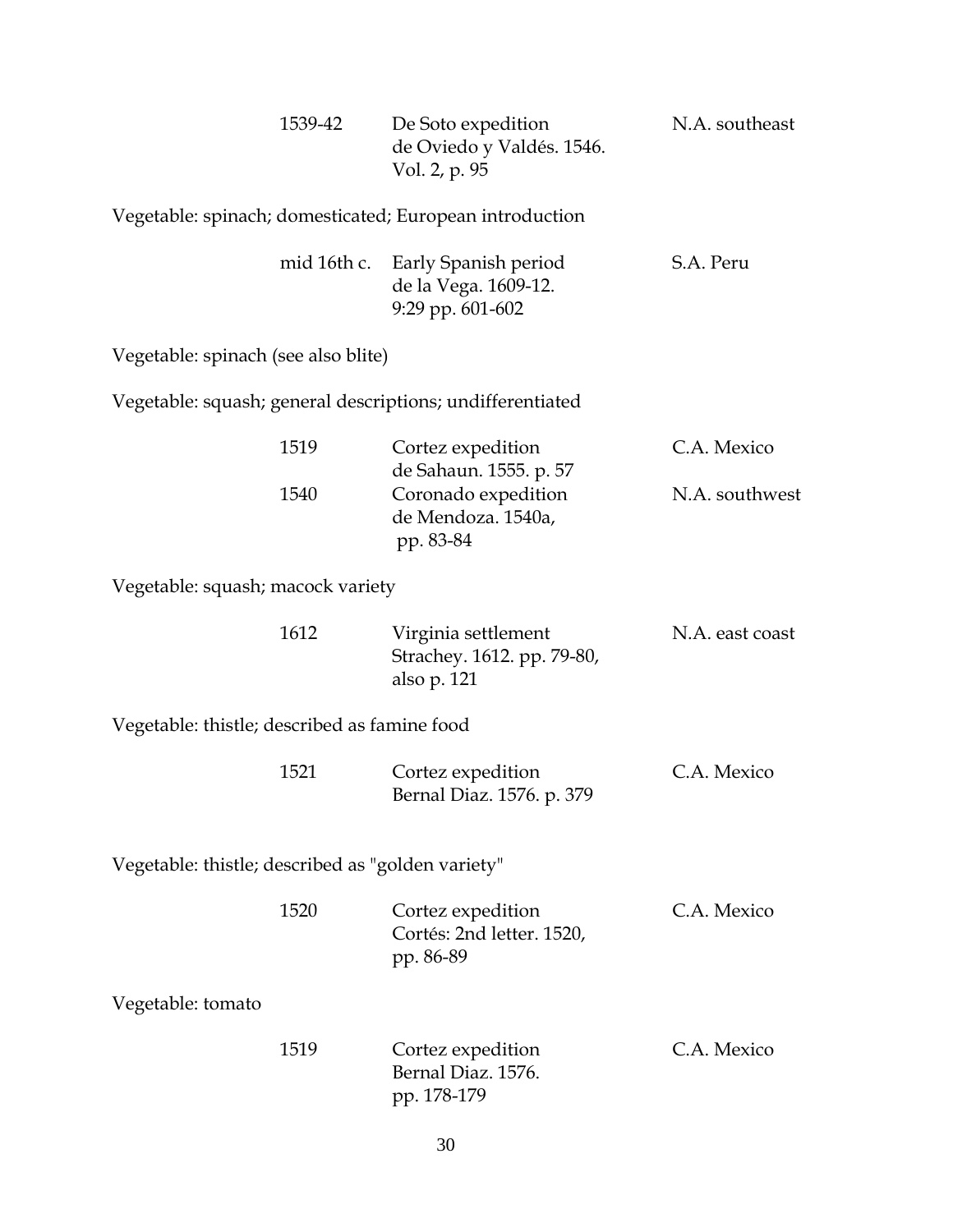Vegetable: watercress

| 1520        | Cortez expedition<br>Cortés: 2nd letter. 1520,<br>pp. 86-89        | C.A. Mexico    |
|-------------|--------------------------------------------------------------------|----------------|
| 1539-42     | DeSoto expedition<br>Fidalgo de Elvas. 1557. V<br>ol. 1, pp. 34-37 | N.A. southeast |
| 1540-42     | Coronado expedition<br>de Castañada, 1596.<br>Part 2, pp. 51-52    | N.A. southwest |
| mid 16th c. | Early Spanish period<br>de la Vega. 1609-12.<br>6:6 pp. 327-328    | S.A. Peru      |

Vegetable: watercress (see also vegetable: cress)

Vegetable: water weed; type unspecified

|  | mid 16th c. Early Spanish period | S.A. Peru |
|--|----------------------------------|-----------|
|  | de la Vega. 1609-12.             |           |
|  | 8:15 pp. 511-512                 |           |

Vegetable: weed; unidentified type eaten as famine food

| 1522 | Cortez expedition         | C.A. Mexico |
|------|---------------------------|-------------|
|      | Cortés: 3rd letter. 1522, |             |
|      | p. 213                    |             |

Venison: unidentified deer source; cooking technique not differentiated

| 1497 | Vespucci: 1st voyage      | Caribbean   |
|------|---------------------------|-------------|
|      | Vespucci. 1504. pp.17-18  |             |
| 1498 | Columbus: 3rd voyage      | Caribbean   |
|      | Columbus. 1498.           |             |
|      | Vol. 2, p. 14             |             |
| 1519 | Cortez expedition         | C.A. Mexico |
|      | Bernal Diaz. 1576. p. 209 |             |
| 1520 | Cortez expedition         | C.A. Mexico |
|      |                           |             |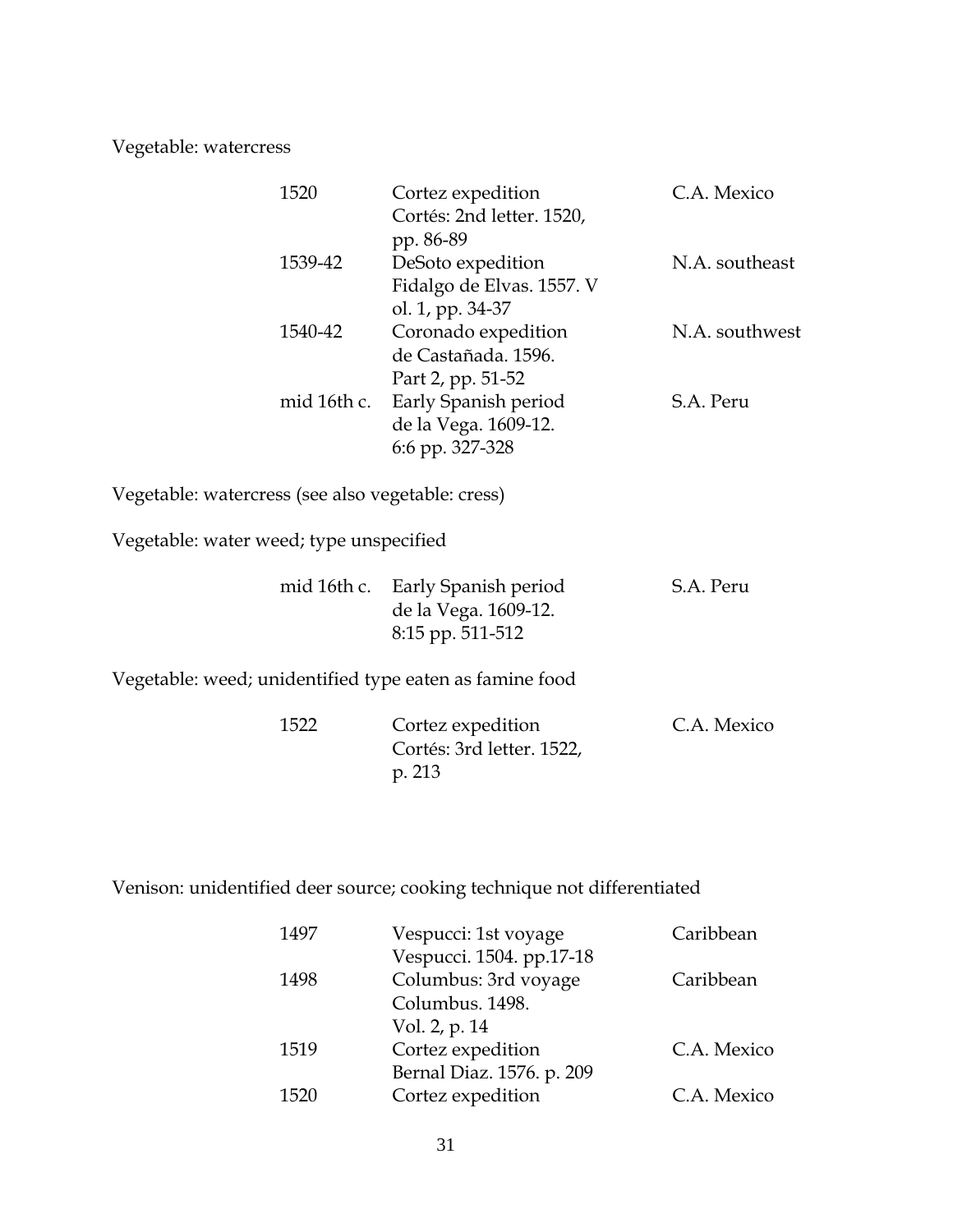|             | Cortés: 2nd letter. 1520,<br>pp. 86-89 |                 |
|-------------|----------------------------------------|-----------------|
| 1524        | Verarzanus expedition                  | N.A. east coast |
|             | Hakluyt. 1850. p. 56-71                |                 |
| 1539-42     | DeSoto expedition                      | N.A. southeast  |
|             | Fidalgo de Elvas. 1557.                |                 |
|             | Vol. 1, p. 57                          |                 |
| 1539-42     | DeSoto expedition                      | N.A. southeast  |
|             | de Biedma. 1544.                       |                 |
|             | Vol. 2, pp. 21-24                      |                 |
| 1539-42     | De Soto expedition                     | N.A. southeast  |
|             | de Oviedo y Valdés. 1546.              |                 |
|             | Vol. 2, p. 82                          |                 |
| 1540-42     | Coronado expedition                    | N.A. southwest  |
|             | de Castañada. 1596.                    |                 |
|             | Part 1, p. 24                          |                 |
| 1540-42     | Coronado expedition                    | N.A. southwest  |
|             | Translado de las Nuevas.               |                 |
|             | 16th century? p. 102                   |                 |
| 1540-42     | Coronado expedition                    | N.A. southwest  |
|             | Relacion del Suceso.                   |                 |
|             | 16th century? p. 107                   |                 |
| 1540-42     | Coronado expedition                    | N.A. southwest  |
|             | Jaramillo. 16th century?               |                 |
|             | pp. 119-120                            |                 |
| 1540        | Coronado expedition                    | N.A. southwest  |
|             | Coronado. 1540a. pp. 94-95             |                 |
| 1540        | Coronado expedition                    | N.A. southwest  |
|             | Coronado. 1540b. pp. 171-173           |                 |
| 1540        | Coronado expedition                    | N.A. southwest  |
|             | de Niza. 1540. p. 70                   |                 |
| mid 16th c. | Early Spanish period                   | S.A. Peru       |
|             | de la Vega. 1609-12.                   |                 |
|             | 6:6 pp. 326-327                        |                 |
| 1562        | Florida settlement                     | N.A. southeast  |
|             | Ribault. 1582. pp. 101-108             |                 |
| 1579        | Drake Expedition to Calif.             | N.A. west coast |
|             | Drake. 1628. p. 22                     |                 |
| 1584        | Barlow expedition                      | N.A. east coast |
|             | Barlow. 1584. pp. 96-98                |                 |
| 1585-86     | Drake expedition                       | N.A. southeast  |
|             | Primrose Journal. 1586.                |                 |
|             | pp. 303-306                            |                 |
|             |                                        |                 |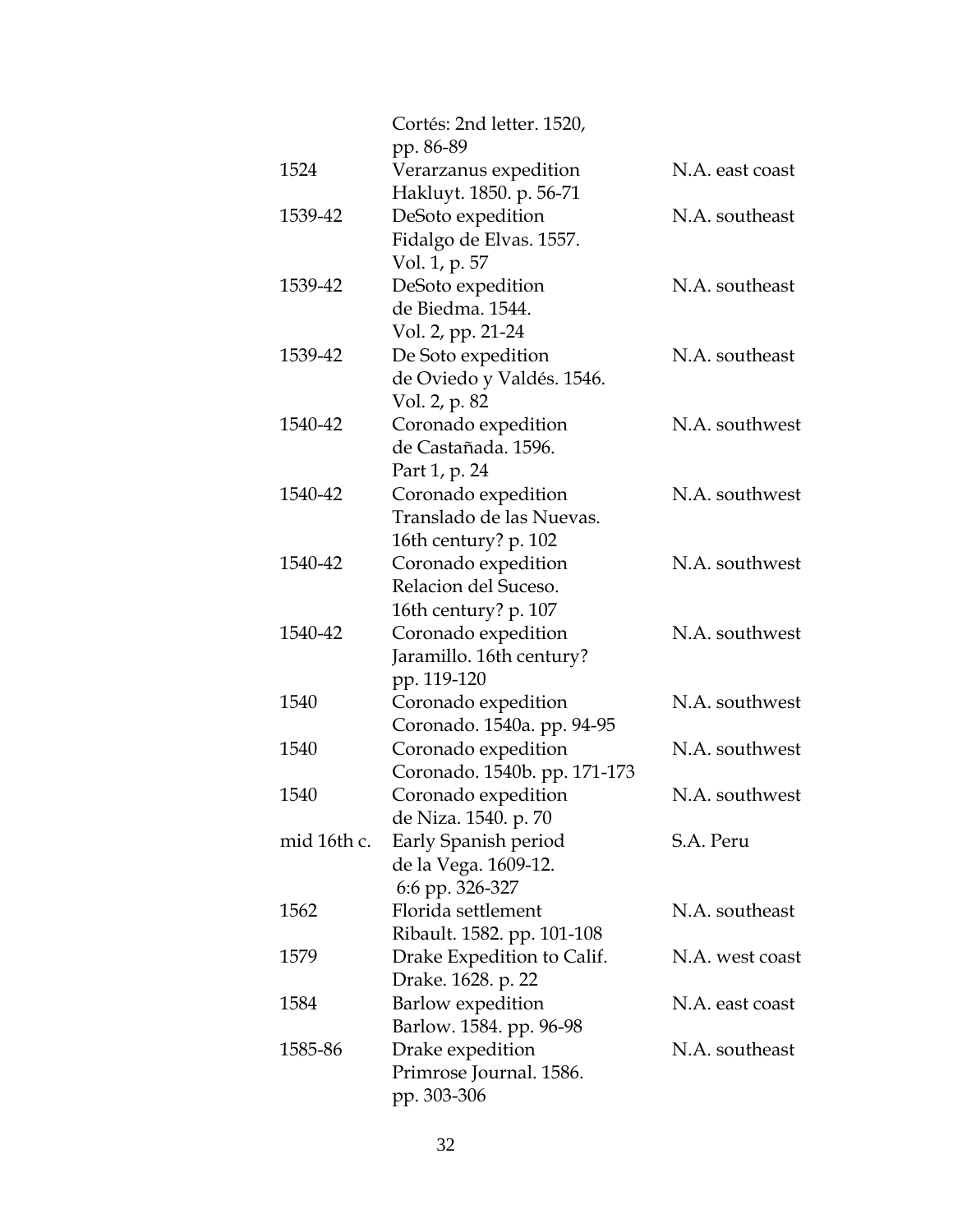| 1585      | Virginia settlement<br>Hariot. 1588. p. 331,                             | N.A. east coast |
|-----------|--------------------------------------------------------------------------|-----------------|
| 1586      | also p. 355<br>Florida settlement<br>de Laudonnière. 1586. p. 196        | N.A. southeast  |
| 1587      | Virginia settlement<br>White. 1587. p. 524                               | N.A. east coast |
| 1592-93   | New England Settlements.<br>Hayes. 1592-93. pp. 170-172.                 | N.A. northeast  |
| 1595      | Raleigh expedition<br>Raleigh. 1596. p. 4                                | Caribbean       |
| 1595      | Raleigh expedition<br>Raleigh. 1596. pp. 73-74                           | S.A. north-east |
| 1599-1602 | Champlain voyage.<br>Champlain. 1603. p. 35                              | C.A. Mexico     |
| 1602      | <b>Gosnold Expedition</b><br>Archer. 1602. pp. 124-125                   | N.A. northeast  |
| 1602      | <b>Gosnold Expedition</b><br>Brereton. 1602. pp. 148-150                 | N.A. northeast  |
| 1603      | Pringe Expedition<br>Pringe. 1603. pp. 216-220                           | N.A. northeast  |
| 1606      | <b>Archer Expedition</b><br>Percy. 1608. p. 140                          | N.A. east coast |
| 1607      | Virginia settlement<br>Archer. 1607. pp. 102-104                         | N.A. east coast |
| 1608      | Virginia settlement<br>White. 1608. pp. 149                              | N.A. east coast |
| 1608      | Virginia settlement<br>Smith. 1608. pp. 174-176                          | N.A. east coast |
| 1608      | Virginia settlement<br>Wingfield. 1608. pp. 214-217                      | N.A. east coast |
| 1609      | Virginia settlement<br>Mangnel [Irish spy account].<br>1610. pp. 151-153 | N.A. east coast |
| 1612      | Virginia settlement<br>Strachey. 1612. pp. 82-83                         | N.A. east coast |
| 1612      | Virginia settlement<br>Smith. 1612. pp. 348-349                          | N.A. east coast |

Venison: unidentified deer source; cooked with tobacco; used in Native American religious ritual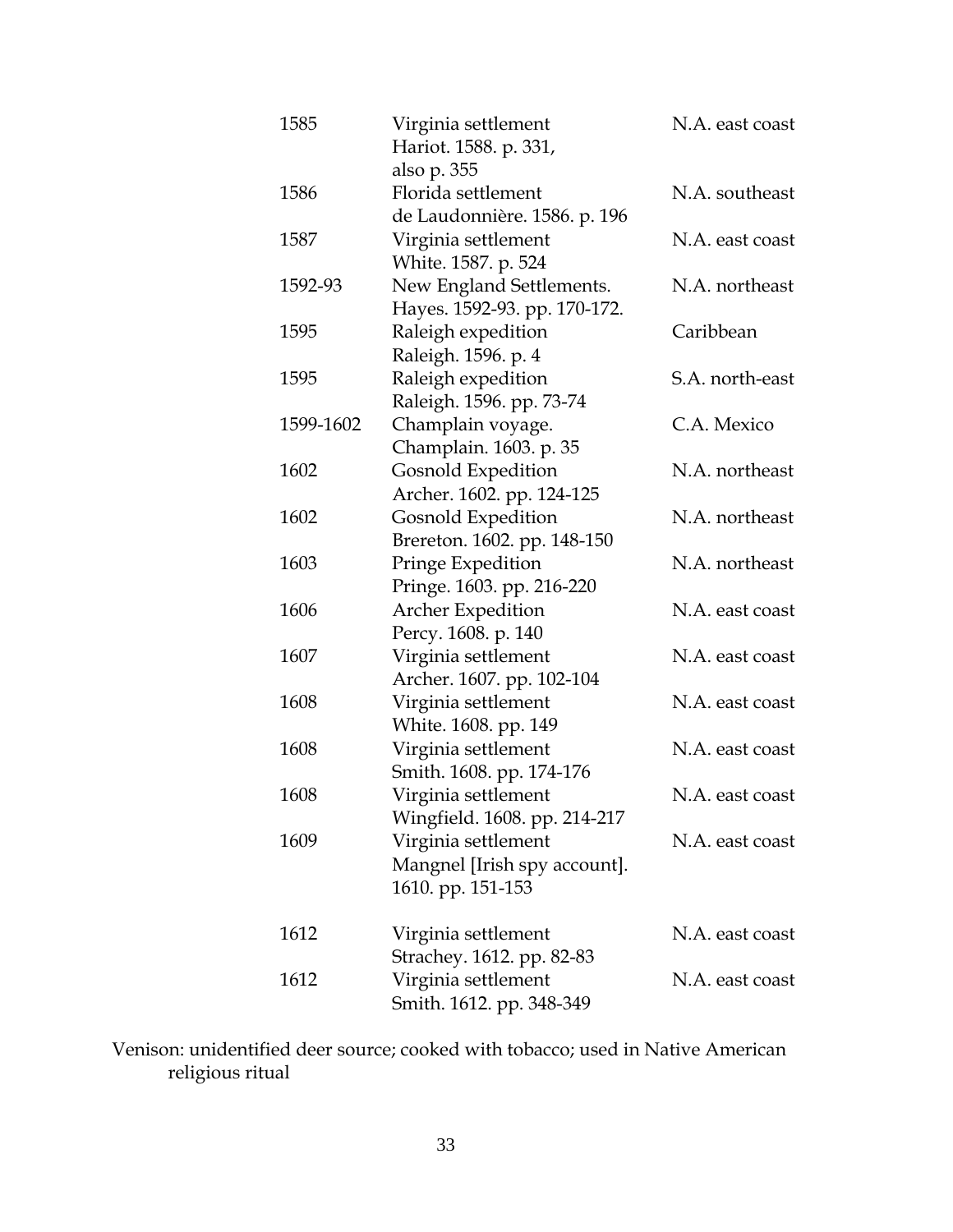|                                            | 1608        | Virginia settlement<br>Smith. 1608. p. 188                                   | N.A. east coast |  |
|--------------------------------------------|-------------|------------------------------------------------------------------------------|-----------------|--|
| Venison: unidentified deer source; roasted |             |                                                                              |                 |  |
|                                            | 1584        | Barlow expedition<br>Barlow. 1584. pp. 107-109                               | N.A. east coast |  |
| Europeans                                  |             | Venison: unidentified deer source; roasted; dried, then boiled and served to |                 |  |
|                                            | 1607        | Virginia settlement<br>Archer. 1607. pp. 82-86                               | N.A. east coast |  |
| Venison: fallow deer source                |             |                                                                              |                 |  |
|                                            | 1502        | Columbus: 4th voyage<br>Columbus: 1503. p. 100                               | Caribbean       |  |
|                                            | 1519        | Cortez expedition<br>Cortés. 1st letter. 1519.<br>pp. 14-22                  | C.A. Mexico     |  |
|                                            | 1526        | Cortez expedition<br>Cortés: 5th letter. 1526,<br>p. 315                     | C.A. Mexico     |  |
|                                            | mid 16th c. | Early Spanish period<br>de la Vega. 1609-12.<br>8:17 pp. 517-518             | S.A. Peru       |  |
|                                            | 1603        | Pringe Expedition<br>Pringe. 1603. pp. 225-226                               | N.A. northeast  |  |
|                                            | 1605        | Waymouth Expedition<br>Rosier. 1605. p. 294                                  | N.A. northeast  |  |
|                                            | 1606        | <b>Archer Expedition</b><br>Percy. 1608. p. 141                              | N.A. east coast |  |
|                                            | 1612        | Virginia settlement<br>Strachey. 1612. p. 124                                | N.A. east coast |  |
| Venison: red deer source                   |             |                                                                              |                 |  |
|                                            | 1519        | Cortez expedition<br>Cortés. 1st letter. 1519.<br>pp. 14-22                  | C.A. Mexico     |  |
|                                            | 1592-93     | New England Settlements.<br>Hayes. 1592-93. pp. 170-172.                     | N.A. northeast  |  |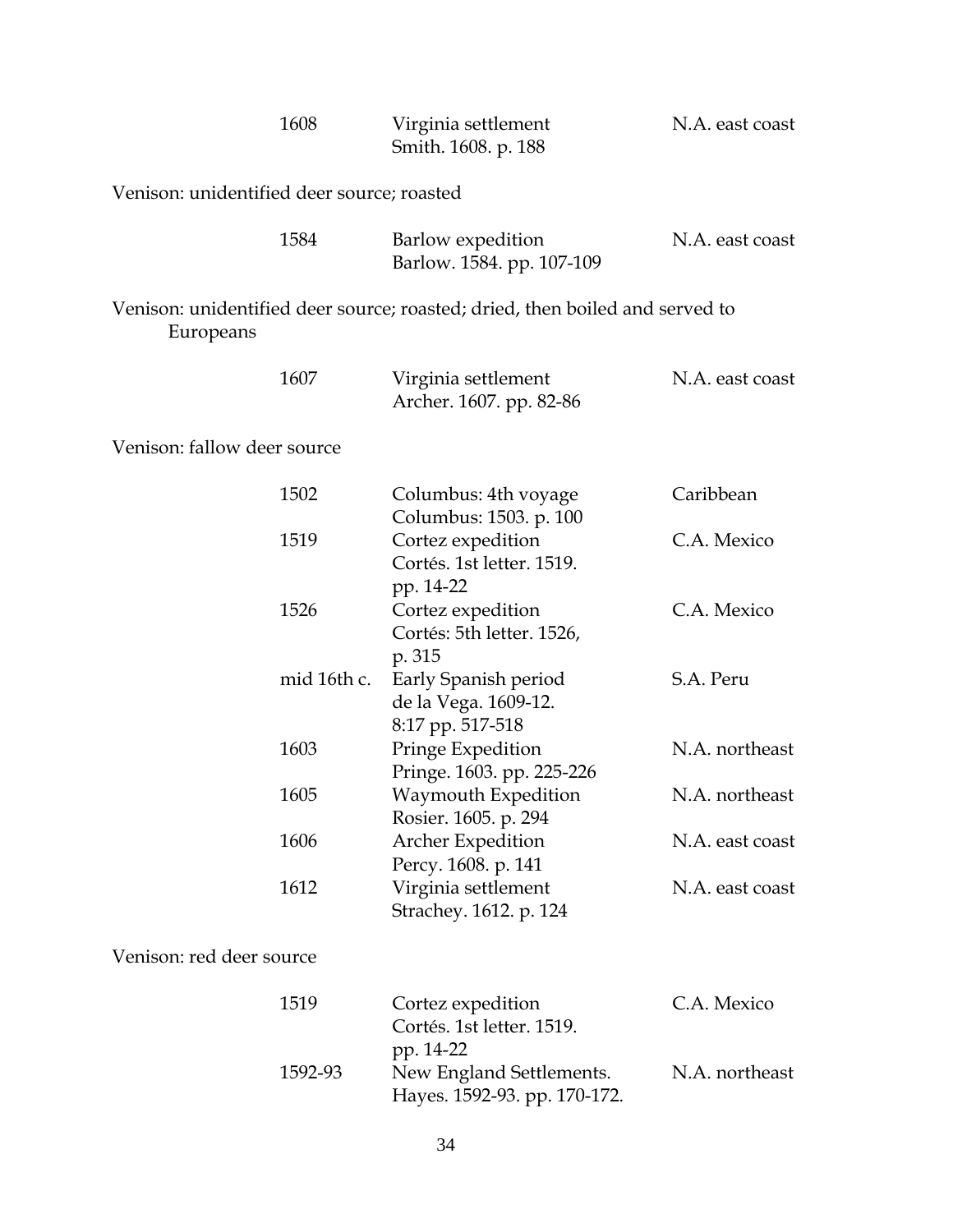|                                          | 1606      | Hanham Expedition<br>Purchas. 1614. pp. 347-348                      | N.A. northeast  |
|------------------------------------------|-----------|----------------------------------------------------------------------|-----------------|
|                                          | 1606      | Archer Expedition                                                    | N.A. east coast |
|                                          | 1612      | Percy. 1608. p. 141<br>Virginia settlement<br>Strachey. 1612. p. 124 | N.A. east coast |
| Venison: white-tail deer source          |           |                                                                      |                 |
|                                          | 1602      | Gosnold Expedition<br>Brereton. 1602. p. 160                         | N.A. northeast  |
| Venison (see also deer)                  |           |                                                                      |                 |
| Vetch $(?)$                              | 1585      | Virginia settlement<br>Hariot. 1588. p. 353                          | N.A. east coast |
| Vicuña                                   | 1532-34   | F. Pizarro: 3rd expedition<br>P. Pizarro. 1571.                      | S.A. Peru       |
|                                          | 1599-1602 | Vol. 1. pp. 280-282<br>Champlain voyage.<br>Champlain. 1603. p. 35   | C.A. Mexico     |
| Viñapu (see maize: beer)                 |           |                                                                      |                 |
| Vine (see grapes)                        |           |                                                                      |                 |
| Vinegar: unidentified by type and source |           |                                                                      |                 |
|                                          | 1608      | Virginia settlement<br>Wingfield. 1608.<br>pp. 214-217               | N.A. east coast |
| Vinegar: cacao                           |           |                                                                      |                 |
|                                          | 1599-1602 | Champlain voyage<br>Champlain. 1603. p. 28                           | C.A. Mexico     |
|                                          |           | Vinegar: grape (Vitis vinifera); European introduction               |                 |
|                                          | 1585-86   | Drake expedition<br>Bigges. 1589. pp. 246-247                        | Caribbean       |
| Vinegar: maguey                          |           |                                                                      |                 |